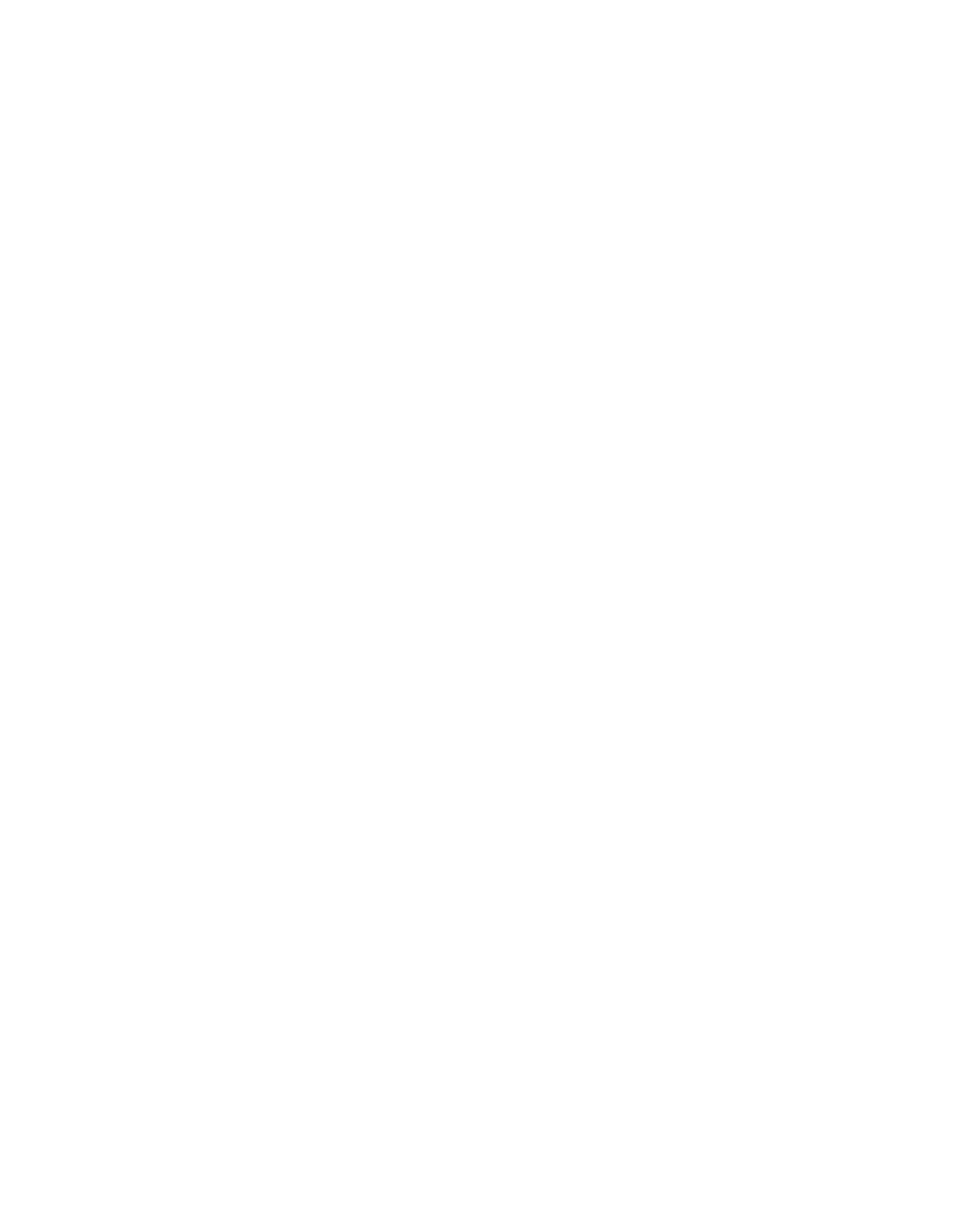## <span id="page-2-0"></span>**Executive Summary**

The U.S. Congress is in the midst of a debate on regulating greenhouse gas emissions. The Waxman-Markey bill was passed by the House of Representatives on June 26, 2009, and the Senate is likely to probe even more extensively the appropriate design and implications of a system to regulate emissions. Europe has accumulated a rich experience with designing and implementing a capand-trade program, and U.S. policymakers have an opportunity to look at this experience on key issues that continue to challenge consensus. Foremost amongst these are issues surrounding allocation of emissions permits, costs, and competitiveness.

This report examines the experience of the European Union's Emission Trading System (EU ETS) and suggests key lessons relevant to current U.S. debates, with associated recommendations, as follows:

#### **1. Emissions trading works**

MIT estimates that the EU ETS has cut European emissions by 120–300 million metric tonnes of carbon dioxide ( $MtCO<sub>2</sub>$ ) during its first, highly imperfect phase—up to 5 percent of emissions from the covered sectors, despite excessive allocations of emissions allowances. It captured private sector attention like no other climate initiative, and its rapid introduction and impact contrasted with a decade of dispute over (failed) attempts to introduce a European carbon tax.

*Recommendation:* Develop an emissions trading system that learns from and improves upon the EU experience.

#### **2. Everyone will learn**

 Cutting carbon is a complex business subject to heavy lobbying; not all analysis, and not all design choices, will be right at the beginning. Not only government but also industry and

other participants will learn in ways that enable the system to be improved over time. The EU ETS has benefited enormously from its design as a series of phases, each of which has allowed improvements on the previous one, particularly concerning scope and allocation.

*Recommendation:* Build in a capacity to strengthen the system if and as experience supports this.

#### **3. Prices can be volatile and affected by numerous unforeseen factors, which to date have reduced prices below expectations**

 EU ETS prices have been quite volatile and after initial peaks have been lower than expected. This was partly due to incomplete data and intrinsic problems in emission projections. Other direct policies, on energy efficiency and renewable energies, also reduced the  $CO<sub>2</sub>$  price. While this means it costs less than projected, beyond a certain point the lower-than-expected price reduces incentives for low-carbon innovation and investments. Debate continues about whether improved data and the use of "banking" will bring sufficient stability to the market to boost investor confidence.

*Recommendation:* Consider carefully the lessons from the EU experience on price volatility around unavoidable uncertainties in emission projections, the contribution of other policies, and systematic tendencies to underestimate the abatement and innovation responses.

#### **4. GDP impacts are small**

 Thus far, the EU ETS has been able to achieve its environmental objectives at costs significantly below those projected, a small fraction of 1 percent of EU gross domestic product (GDP). Moreover, if auction revenue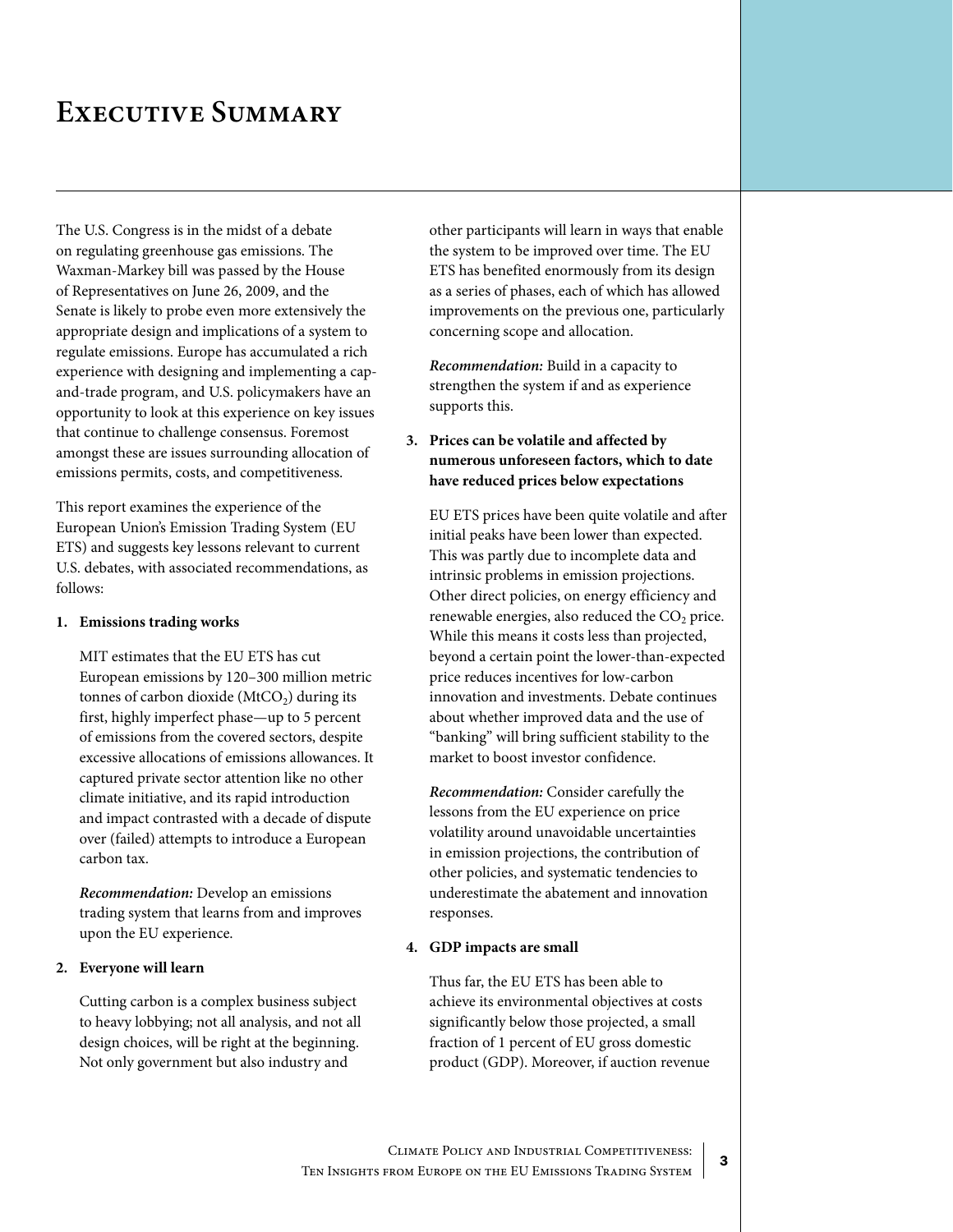is used effectively to reduce distortionary taxes and to fund low-carbon investments, the cost impact on the economy can be eliminated or even create positive economic impact.

*Recommendation:* Don't let concerns about macroeconomic impacts dictate the environmental targets. Economic impacts have been consistently less than projected.

#### **5. Industry can profit**

Emissions trading does not inevitably impose net costs on industry. Indeed, despite initially opposing the EU ETS, all participating industrial sectors in Europe have in aggregate profited from its operation to date—perhaps excessively. Whether or not a sector profits, loses, or is neutral depends upon design choices, particularly around allocation (see Recommendation 7).

*Recommendation:* Resist inevitable pressures from industry to maximize free allocation, but engage companies more constructively in designing and understanding the full implications of the system.

#### **6. International competitiveness impacts are limited to a small number of industry sectors**

For most manufacturing sectors, cost differentials due to labor and other inputs far outweigh those induced by international differences in the cost of carbon. The cost uncertainty induced by emissions trading is correspondingly very small compared to those arising from, for example, fluctuating exchange rates and energy costs. As a result, most sectors can accommodate carbon costs without significant impacts to their profits, sales, or competitiveness. However, a handful of carbonintensive industrial activities face genuine

competitiveness concerns, often very specific to their sectorial characteristics.

*Recommendation:* Concerns about competitiveness impacts should focus on a few potentially exposed industries. For these, tailored solutions should be pursued.

#### **7. Free allocation introduces risks of windfall profits**

Although political reality, driven by distributional or competitiveness concerns, requires some free allocation, it comes at a real economic cost. Some economic inefficiencies can be avoided by basing allocations on historical data or benchmarks, but this can generate windfall profits and may not prevent international leakage.

*Recommendation:* Design to minimize net impacts on the aggregate profitability of incumbent sectors, while boosting the profitability of cleaner technologies and innovators. Consider possible parallels between electricity production and upstream allocation to refineries.

#### **8. Free allocation can also degrade program efficiency**

In contrast to allocations based on historical data, output-based allocation or compensation makes the opposite political trade-off: reducing windfall profits and protecting production levels, but at the cost of further reduced efficiency. EU policymakers consistently rejected industrial pressures for output-based allocation or rebates on a mix of practical, environmental, and efficiency grounds.

*Recommendation:* A balance between absolute and output-based free allocation should strive to minimize economic distortions as well as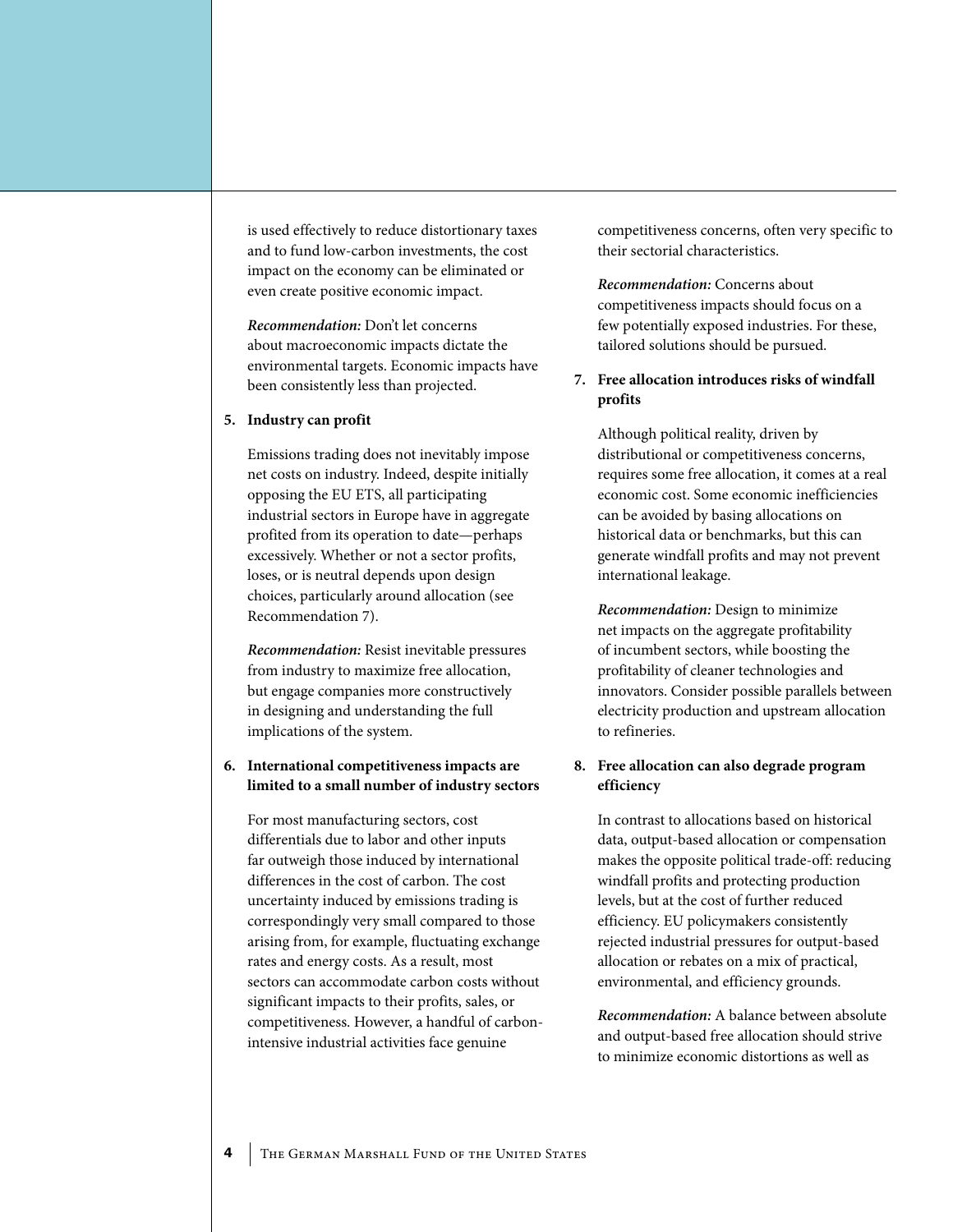windfall profits. The balance between these two negatives should reflect each sector's ability to pass through prices, its exposure to international leakage, and its potential for emissions abatement through radical innovation, product substitution, or demand reduction.

#### **9. There is a compelling economic rationale to maximize auctioning**

Auctioning ensures that price signals remain intact to drive efficient corporate and private decisions on consumption, innovation, and low-carbon investment. It also provides revenues that could be used for public goals such as low-carbon technology development, to help compensate consumers as carbon costs start to be reflected in product prices, and/ or for international programs for technology transfers or economic assistance for adaptation.

*Recommendation:* Maximize auctioning.

**10. Unilateral border adjustments may be a politically appealing way to respond to domestic pressures from special economic interests, but they risk serious problems in the international trading system**

The possibility of adopting border adjustments has been widely discussed in Europe, but so far resisted. Although they appeal to particular industries and associated interests, they risk being abused as disguised trade protectionism. This provokes correspondingly strong

suspicions that could disrupt multilateral trade agreements. Some types of border adjustments under discussion would not prevent emissions leakage, which should be the principal criteria for their use. International agreements including mitigation commitments and multilateral trade rules have the potential to be more effective and equitable while limiting international fallout.

*Recommendation:* Negotiate multilateral arrangements to contain or structure the use of border adjustments, focused upon minimizing emissions leakage, as and when specific problems can be demonstrated.

These are ten key recommendations from the evolution of the EU ETS. At the same time, there are important areas in which the EU ETS experience cannot offer guidance to U.S. policymakers. For example, the EU ETS focuses upon regulating at point of emissions from wellmonitored sources, meaning that it cannot offer direct insight into the consequences of broadening the system "upstream" to cap the carbon in oil and gas flowing into the economy (though possible parallels with capping the carbon going into electricity production should be considered). The EU has no parallel to the U.S. proposal to allocate a proportion of electricity-related allowances to distribution companies, and its rejection of outputbased compensation means EU experience cannot directly illuminate the consequences of that choice. Perhaps in its fourth phase (post-2020), the EU ETS will in turn be able to learn from U.S. experience in these areas.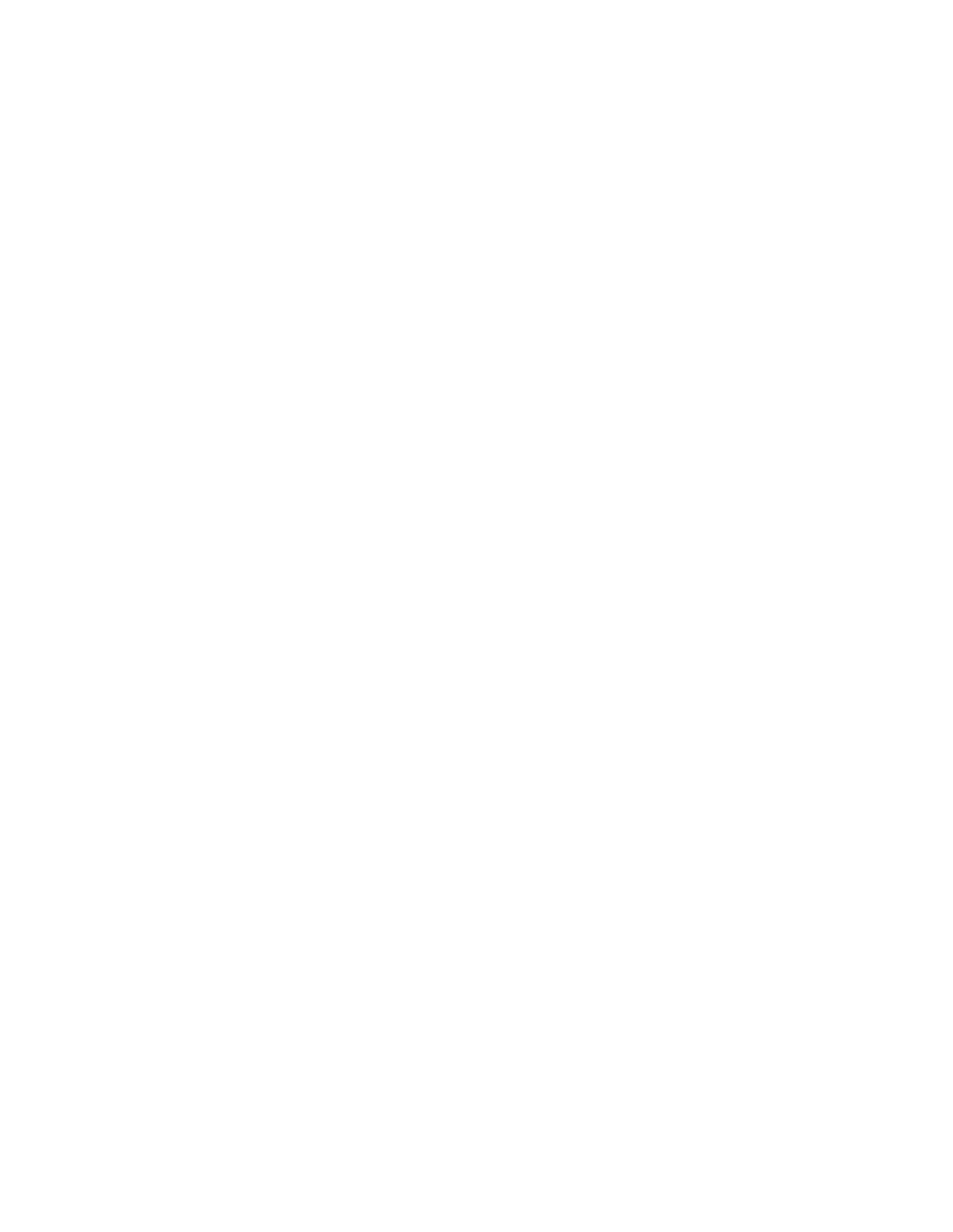# <span id="page-6-0"></span>**INTRODUCTION**

The "American Clean Energy and Security Act of 2009," commonly known as the Waxman-Markey bill, is stimulating intense interest in the options for designing a greenhouse gas emissions (GHG) cap-and-trade program. As the bill passes from the U.S. House of Representatives to the Senate for consideration, even more attention is likely to focus on the economic implications for particular industries and regions, as well as their consequences for the effectiveness of the system in reducing greenhouse gas emissions.

Questions about the effects on the international competitiveness of U.S. industry have been central. These concerns acquire a particularly sharp edge if there is a prospect of companies relocating to other countries without similar regulations. Concern understandably focuses on potential loss of jobs. Of course, a key challenge and objective is also to build jobs in low-carbon industries, but concern about incumbent industries acquires additional force if policy drives industries abroad, with products imported. This results in international leakage not only of jobs but of emissions, offsetting the environmental benefits in that sector.

These are not new questions. Competitiveness impacts of  $CO<sub>2</sub>$  controls were debated in the 1990s, when both the United States and the European Union considered carbon taxation and some countries implemented such taxes. The debate sharpened in Europe as the European Union Emissions Trading System (EU ETS) was developed and began operation in 2005.

Many U.S. analysts and politicians know about the EU ETS, but not the analysis that shaped it, the stages of its evolution, or what has been learned. Yet the history of the EU ETS is rich in lessons. This report presents some of these insights, with a particular focus upon the issues around allocation of emissions allowances, costs, competitiveness, and carbon leakage impacts of a cap-and-trade system.

It draws upon a large number of studies that have been conducted by experts in recent years on the economic and environmental implications of the EU ETS. It also provides basic information about the ETS and a brief comparison of its main features with the Waxman-Markey bill.

The iterative, sequential design process of the ETS has enabled the EU to learn from its early experiences and avoid some of the mistakes from its first phase (Phase I). It also enabled the EU to focus on just CO<sub>2</sub> from well-monitored key sectors at the outset, and gradually add other sources to the ETS over time. Some emerging lessons from Phase II can still be incorporated when the design of Phase III is reviewed in 2010, following the Copenhagen climate conference.

The purpose of this report is to reflect on Europe's experience with the ETS and offer some recommendations to U.S. policymakers as they contemplate the design of a U.S. cap-andtrade program.

- Section 2 outlines broad lessons concerning costs and cap-setting in the design of a capand-trade system.
- • Section 3 analyzes in greater detail the implications of allocation methods for industry, particularly incentive effects.
- • Section 4 focuses on which industries are most vulnerable to the international competitiveness impacts of cap-and-trade systems, in theory and in practice.
- • Section 5 discusses the policy tools that are available to address the competitiveness and leakage issues.

The Conclusion synthesizes the lessons and presents recommendations based on them.

*Questions about the effects on the international competitiveness of U.S. industry ... acquire a particularly sharp edge if there is a prospect of companies relocating to other countries without similar regulations.*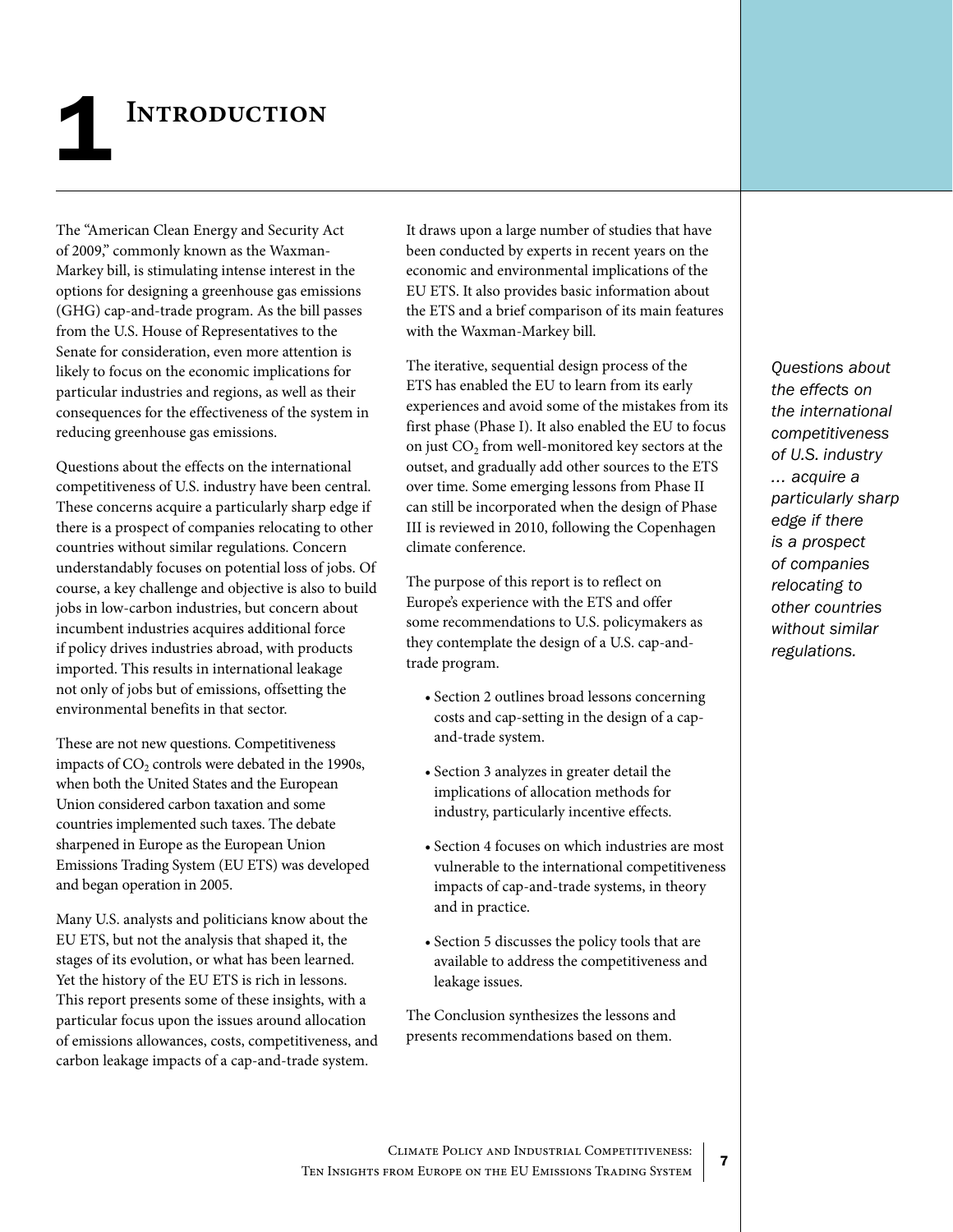#### <span id="page-7-0"></span>Key issues for U.S. legislation

Setting the cap, or the number of emission allowances, is one of the most important decisions in the design of any cap-and-trade program. It is also one of the most contentious. It determines the environmental outcome, but tighter caps will tend to necessitate more expensive technologies and faster retirement of existing capital, increasing the cost of the legislation as a whole. However the EU experience to date is that cost projections are frequently overstated and caps have proven easier to achieve than anticipated.

As U.S. policymakers have become more familiar with the costs and benefits of climate policy, the technologies available to provide abatement, and the projected impact of climate change, they have become bolder in setting their targets. The emission targets outlined in the Waxman-Markey bill as passed by the U.S. House of Representatives on June 26th are some of the most aggressive GHG goals of any proposal seriously considered by Congress in recent years.

It is hard to compare the ambition of Waxman-Markey vis-à-vis the EU ETS for many reasons. Relative to 1990, EU emissions had declined by 2005 while those in the United States rose sharply (see Charts 1 and 2). The EU ETS regulates strictly at point of emissions, capping only direct emissions from large facilities, notably power generation and heavy industry. The trading system in the Waxman-Markey bill, by contrast, aims to regulate fossil fuels used in the transportation, commercial, and residential sectors upstream, and in so doing will eventually cover approximately 87 percent of U.S. emissions.



Chart 1 shows U.S. emissions in 1990 and 2005, and the reductions proposed in the Waxman-Markey bill. These targets would cover most of the U.S. economy. By contrast, the EU ETS caps industrial emissions (including electricity production), representing about half of the EU's  $CO<sub>2</sub>$  emissions and over 40 percent of total greenhouse gas emissions (see Chart 2), and other sectors are addressed through different policies.\* Emissions from the EU ETS sectors have been declining, and are generally projected to be cheaper to control, while those covered by other policies have been rising. Chart 2 shows this division and the proposed total caps for 2020, which are set within EU goals to achieve 20 percent reductions (relative to 1990 levels) by 2020 unilaterally, or 30 percent if there is an effective international treaty.

\* For example, transport sector emissions are already subject to gasoline taxes at levels far higher than any expected equivalent carbon prices, and emissions from domestic and service sectors are addressed through a patchwork of largely national policies. The European Climate and Energy Package establishes targets for each Member State governing these other sources. Source: Climate Strategies

*The EU experience to date is that cost projections are frequently overstated and caps have proven easier to achieve than anticipated.*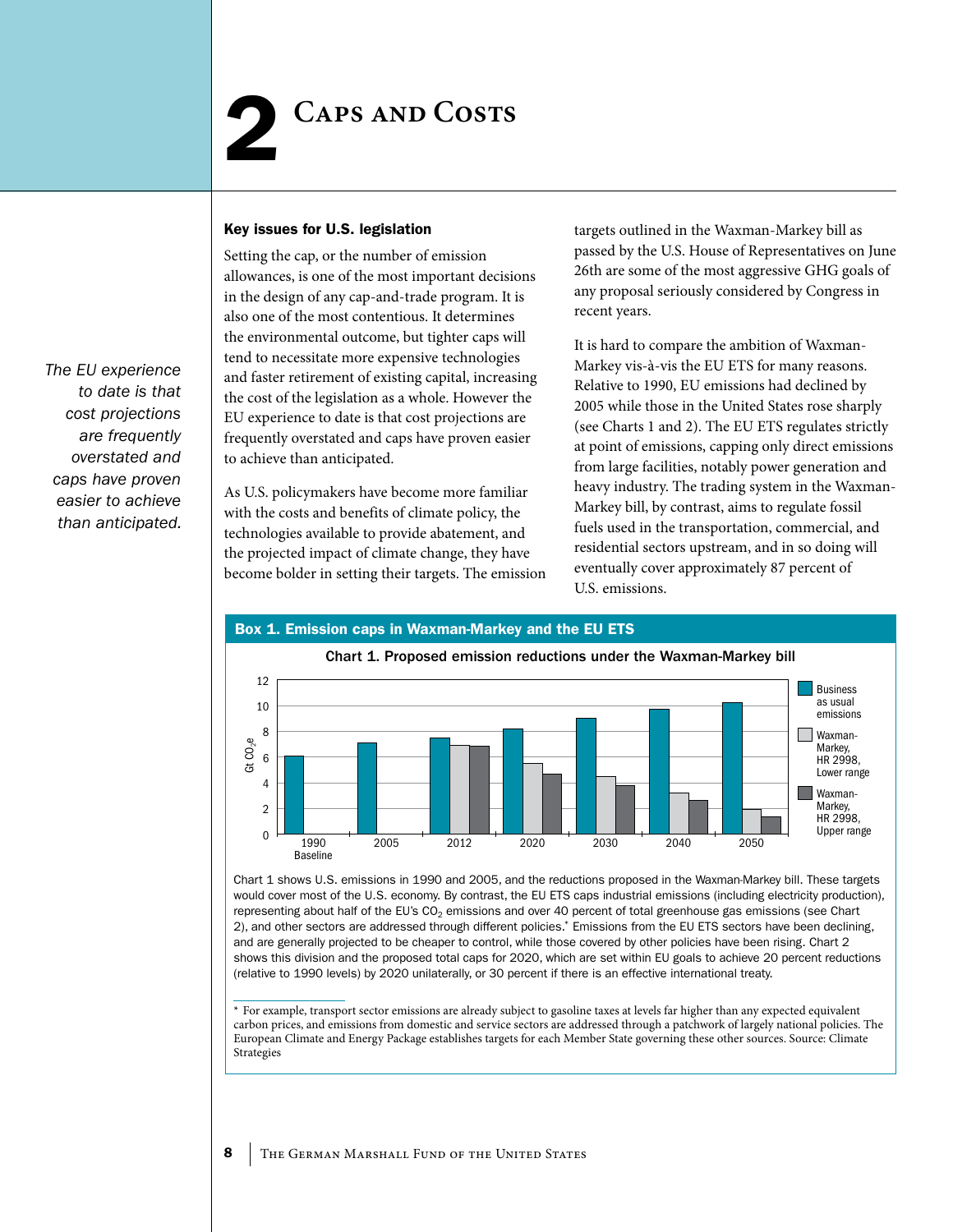

The most recent developments of the EU ETS to its own industry, in "National Allocation recent years. set caps to 2020, but to a level of ambition made conditional upon international progress. The EU ETS sets as a default continuing this rate of decline beyond 2020, but with a review in 2025. The Waxman-Markey bill proposes caps through 2050.

In terms of design, other intrinsic points of difference between the EU ETS and the Waxman-Markey proposals are important to note:

• The EU ETS is an international trading system, spanning the 27 member states of the European Union. Like the current situation in the United States, its development as a harmonized system was provoked in part by the recognition that in the absence of coordinated action, Europe would end up with a patchwork of incompatible designs. But particularly in its early stages, the EU ETS fell far short of a centralized system, and each member state was responsible for allocations

to its own industry, in "National Allocation Plans," subject to oversight by the European Commission.

• The EU ETS was from the outset designed to operate in phases. Phase I, from 2005–07, was in many respects a start-up period and insulated from subsequent phases so that any major problems would not carry over into subsequent periods. Phase II, from 2008–12, coincides with the commitments of EU countries under the Kyoto Protocol and represents a cornerstone of their implementation plans. Phase III has now been defined to operate from 2013–20. The main architectural features, including abandonment of the National Allocation Plans in favor of centralized allocation, are defined in an EU Directive agreed in December 2008.

*The emission targets outlined in the Waxman-Markey bill as passed by the U.S. House of Representatives are some of the most aggressive GHG goals of any proposal seriously considered by Congress in*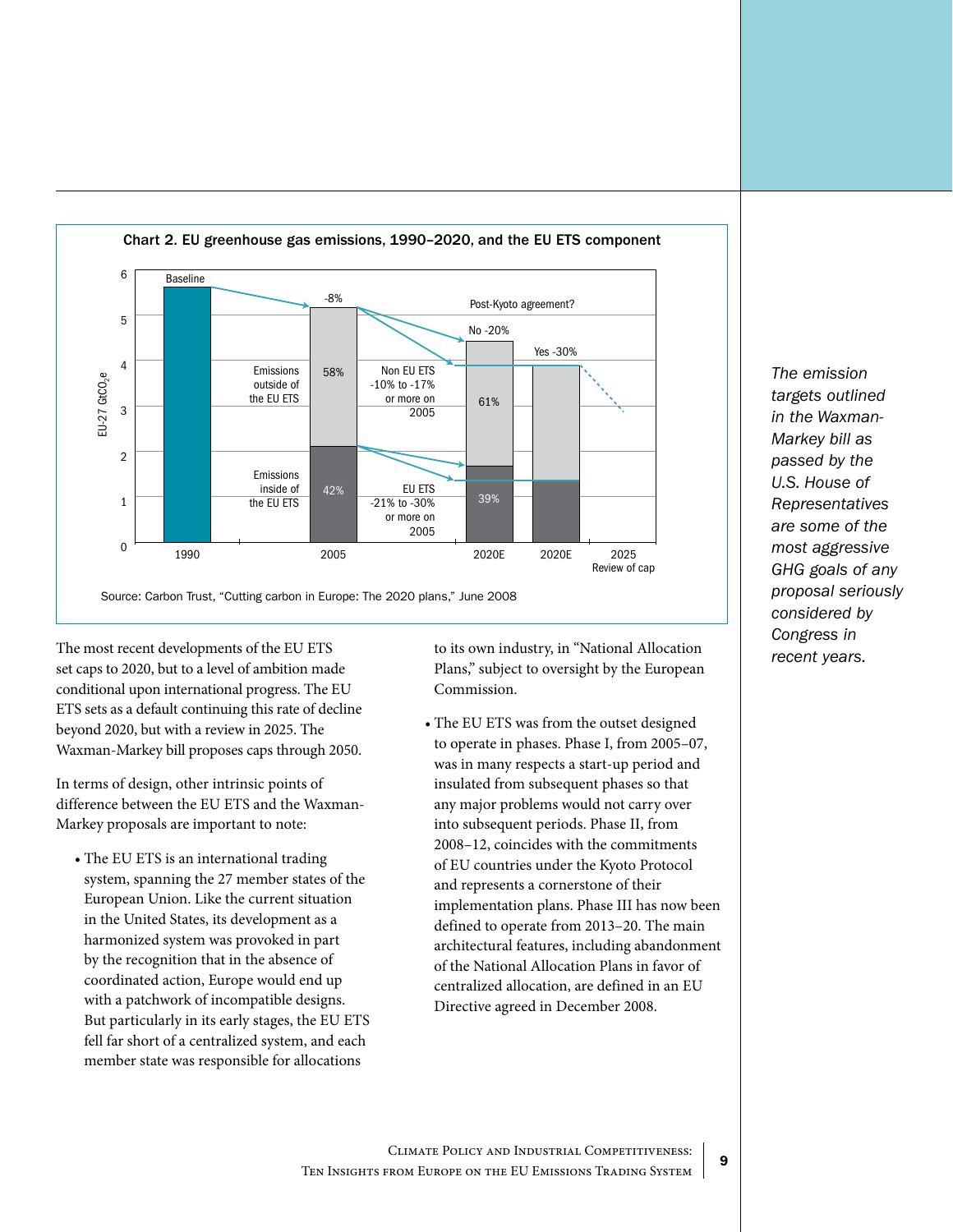• Within each phase, allowances are fixed except for special provisions around plant closure and new entrants. For example, neither allocations nor any possible rebate are adjusted in proportion to production levels.

Despite these differences in the two systems, it is possible to draw a variety of lessons from the EU experience.

#### Caps have been easier to achieve than originally projected

By definition, the EU ETS delivers an emissions cap. The best indicator of how easy or difficult it is to meet the cap is found in the carbon price. Chart 3 traces the prices and volumes in the market for European Allowance Units over the past four years.<sup>1</sup>

In Phase I (2005–07), carbon prices first rose on the back of rising natural gas prices, but then declined

sharply after the first verification reports revealed a substantial surplus of emissions allowances. Phase I had been insulated from subsequent phases (with no banking of allowance allowed) in case of difficulties in this start-up phase. As it became more clear that Phase I was in overall surplus, the price declined toward zero.

However, there was already an active market in forward trades for Phase II (2008–12) allowances and this took over. Phase II sustained a substantial price during 2008, its first operational year, before a sharp fall during the first two months of 2009.

These patterns echo those of some other trading experiences. The U.K. had in 2002 launched a pilot emissions trading scheme, in which incentives were paid to the companies offering the most significant cutbacks; trading prices collapsed after about a year's operation as it became clear that the targets were being easily met and, indeed surpassed. The U.S. Regional Greenhouse Gas Initiative (RGGI) emissions trading program, only a couple of months into its operation, is also trading at very low price levels, reflecting a growing perception of surplus.



#### 10 THE GERMAN MARSHALL FUND OF THE UNITED STATES

<sup>&</sup>lt;sup>1</sup> In many of the charts, the data have been expressed in euros to maintain a constant numeraire. Otherwise, in the text, monetary amounts are expressed in U.S. dollars, converted at \$1.4084 per euro (market rate as of June 26, 2009) and rounded to the nearest dollar.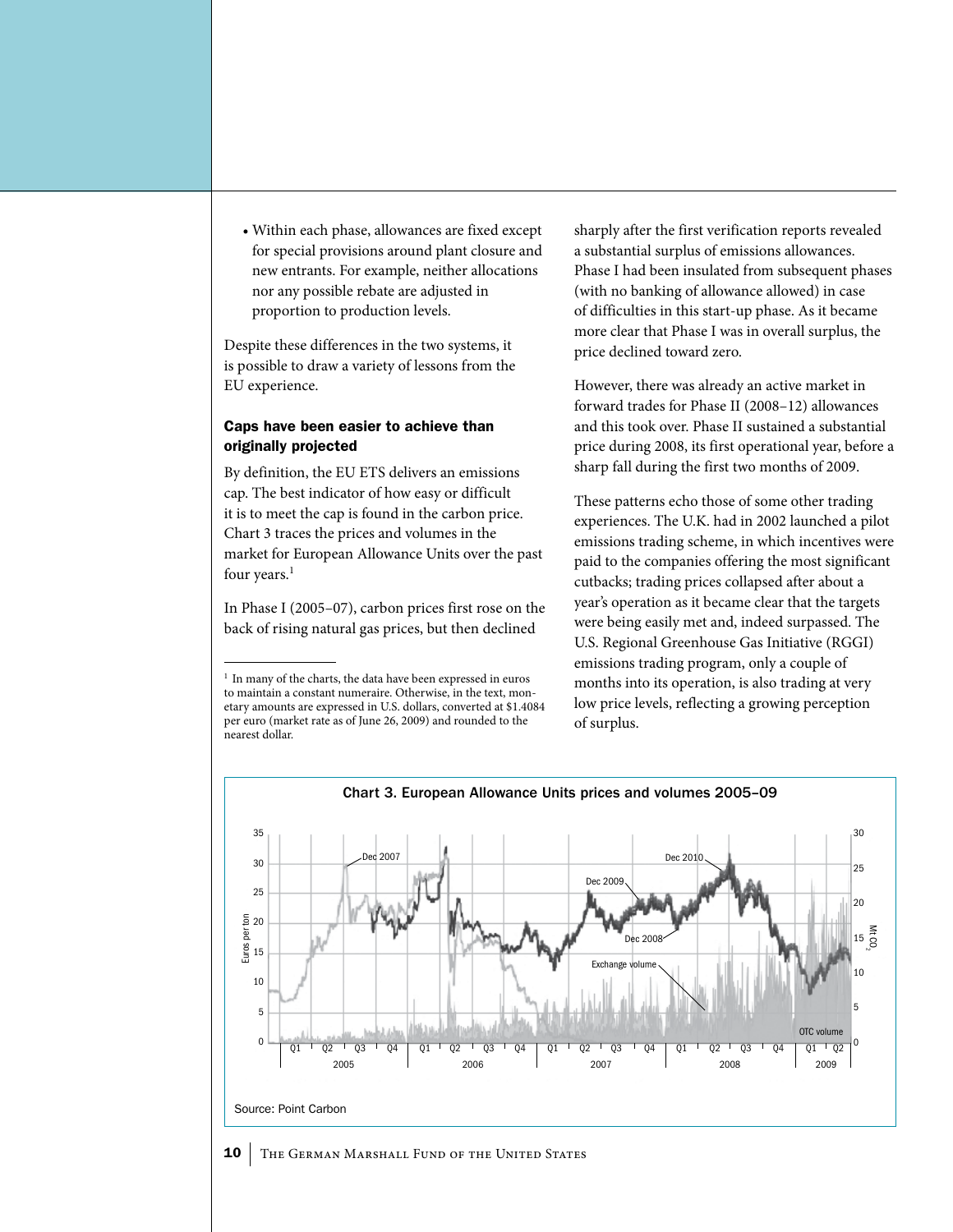#### There has been both over-allocation and significant emissions abatement

The collapse of the U.K. ETS and EU ETS Phase I prices can be reasonably apportioned to excessive allocations combined with a greater than expected abatement in response to the price. Separating these factors requires careful study. The most detailed estimates are those in a MIT-led study by Ellerman and Buchner (2008), who used two approaches. They constructed a "counterfactual" estimate of trend emissions in the absence of the EU ETS (Chart 4), which suggests that during its first two years the EU ETS turned an expected increase of 1–2 percent per year into a small absolute decline.

As additional evidence, they also compared the aggregate surplus of allowances at country or sector levels against the distribution of surplus and shortfall



among facilities.<sup>2</sup> Both approaches suggested that the EU ETS had achieved real emission reductions.

This is not surprising. It is not plausible that companies would have faced carbon prices above \$20–30 per tonne of  $CO<sub>2</sub>$  (tCO<sub>2</sub>) and not acted. Another study (Delarue, Voorspools, and D'haeseleer, 2007) estimated that the EU ETS cut power sector emissions by 88 Mt and 59 Mt in the power sector during 2005 and 2006, respectively, within the range estimated by Ellerman and Buchner. There is also clear evidence of abatement from changes in cement sector operations. A reasonable overall estimate is that the EU ETS in its first two years cut emissions by  $50-100$  MtCO<sub>2</sub>/ yr, or by around 2.5–5 percent, and the most recent analysis by Ellerman and Buchner concluded that the EU ETS cut EU emissions by  $120-300$  MtCO<sub>2</sub> over the three years of its first phase, despite the price collapse.

EU ETS prices in Phase II have halved since 2008. Again, this appears to be due to a mix of inflated projections and abatement, and other factors. The extraordinarily high energy prices up to mid-2008 drove a surge of investment in energy efficiency. Economic recession has led to further emissions cuts. Also, the supply of emissions offsets from the Clean Development Mechanism (CDM), the Kyoto Protocol's program for emission offset projects in developing countries, has been much greater than originally anticipated.<sup>3</sup> The U.S. RGGI market has

<sup>3</sup> Despite downward revisions due to performance problems and recent sharp declines in project investment, estimated project credit delivery over the Kyoto period (2008–12) is 1800  $+/- 200$  MtCO<sub>2</sub>—the great majority of this from projects already registered and operating. See Carbon Trust (2009), *The Global Carbon Mechanisms: Evidence and Implications.*

<sup>2</sup> It may be possible that a sector is overall short/long of allowances but several facilities have a surplus/shortage. If an installation/sector/country has more allowances than needed to cover its emissions, it has a surplus—it is said to be in long position. On the other hand if an installation/sector/country lacks allowances to cover its emissions, it has a shortage—it is in short position.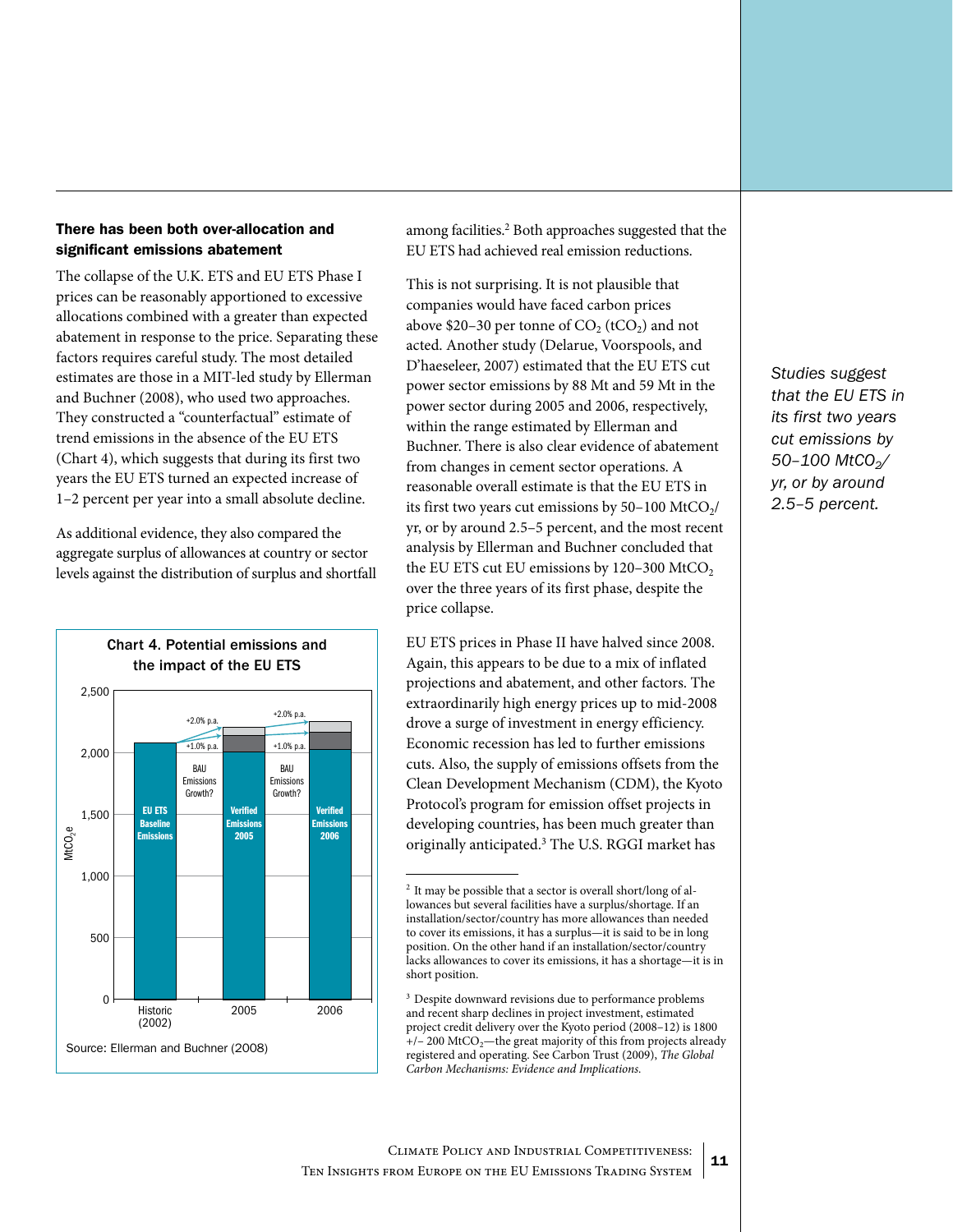*to the strong industrial opposition to the EU ETS before it was launched, the evidence is that companies in all participating sectors have actually profited to date.* 

*In stark contrast* 

similarly experienced very low prices due to net oversupply of allowances and offsets.

#### All participating industrial sectors have profited from the EU ETS

In stark contrast to the strong industrial opposition to the EU ETS before it was launched, the evidence is that the EU ETS has increased overall profitability in all participating sectors, though impacts on individual companies may vary. This is for two reasons. One is that most sectors have surplus allowances. All except power generators have thus in principle been able to sell their allowances, with the value of these sales exceeding the cost of any abatement efforts (see Box 2).

Profits have not been derived only from excessive allocations of allowances, however. The other factor is that the full carbon costs tend to be passed through to prices anyway, particularly (but not exclusively) in competitive power markets (see Box 2).

The Waxman-Markey bill would avoid such windfall profits by giving power sector allowances to distribution companies, which then sell these to generators and have an obligation to use the revenues in part to support energy efficiency programs. This should prevent windfall profits, but the full implications of shielding consumers from the full cost of carbon in this way remains to be determined.

However, the Waxman-Markey provisions to regulate emissions upstream through oil and gas flows could have some parallels with the EU ETS experience with the power sector (and their feedthrough of carbon costs to electricity consumers). The EU ETS allocated free allowances for inputs for generating electrical power; Waxman-Markey would allocate free allowances for inputs to producing gasoline and natural gas. The possible relevance of the EU experience in the power sector should be considered.

#### Robust institutions with a legal basis have been required to strengthen the system

The allocations for Phase II of the EU ETS (2008–12) were negotiated against the realization that there was a great deal at stake, with Phase I having shown the huge financial value of emission allowances, potentially more than €200 billion (\$280 billion) in total over the five years of Phase II. Not surprisingly, governments were subject to huge lobbying pressures. Most of the National Allocation Plans (NAPs) were led by industry ministries and negotiated with energy intensive sectors before the Phase I surplus became evident in Spring 2006.

Under the terms of the EU ETS Directive, the European Commission is empowered to reject NAPs if they over-allocate allowances and are inconsistent with the Kyoto emission targets. The proposed Phase II NAPs were both inconsistent with Kyoto targets, and would also have left a precariously thin margin below business-as-usual emission projections. In November 2006, the Commission rejected most of the NAPs as inadequate. By rejecting allocation plans en masse and proposing a specific allocation formula for all member states in their place, the European Commission raised the stakes in the allocation debate enormously. This decision turned a proposed aggregate emissions increase of 5 percent from 2005 levels into a 5 percent cut. In the end, key member states backed down from threats to pursue legal actions that could have destroyed the EU ETS. In aggregate, the Commission's decisions cut total allocations in Europe by 10 percent as compared to the initial NAPs.The final allocations of emissions allowances totaled almost ten billion tonnes of  $CO<sub>2</sub>$ during Phase II or two billion tonnes annually.

The most recent assessments suggest that Phase II allowances will, like Phase I, be in overall surplus, and the allowance price is now sustained mainly by the prospect of banking allowances forward into the much tougher Phase III of the scheme.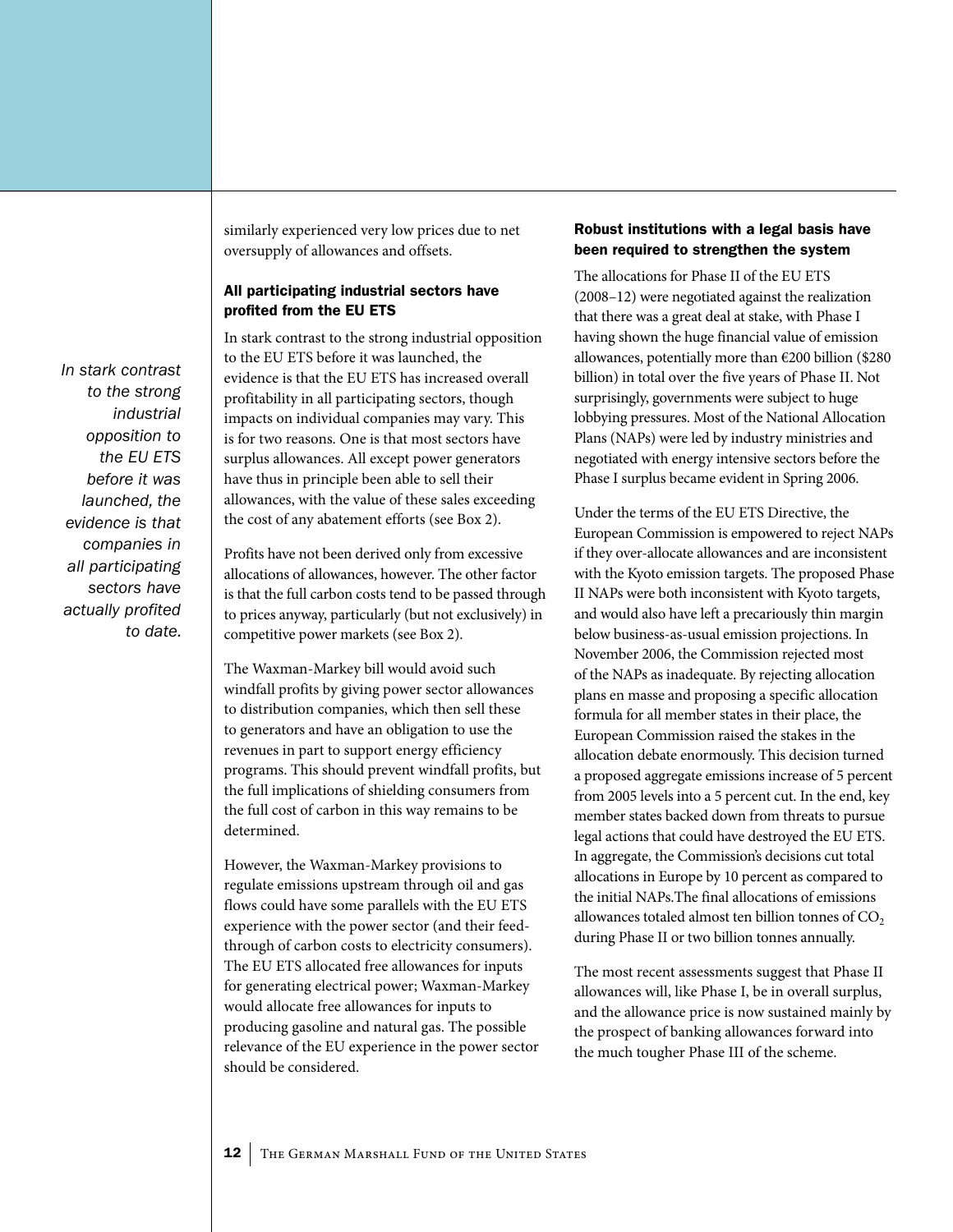#### BOX 2. Windfall profits and opportunity cost

Emissions trading can either increase or reduce firm profits, depending on the extent to which a sector (i) has free allocation, (ii) passes through costs to product prices, and (iii) undertakes abatement. The power sector in the EU ETS Phase 1, for example, profited considerably by passing through  $CO<sub>2</sub>$  prices to consumers while receiving allowances for free. This increased revenues far more than any allowance shortfall raised costs. The EU ETS experience has thus confirmed a general economic principle illustrated in Chart 5 below: companies may profit from emissions trading, to a degree that depends on the extent of free allocation (vertical axis) and how much carbon costs are passed through (horizontal axis).



Chart 5. Profit and loss as a function of free allocation and cost pass-through (profit margin and price increase correspond to steel in Europe at  $\epsilon$ 30/tCO<sub>2</sub>)

In competitive markets, profit-maximizing companies will tend to set price in relation to short-run marginal operating costs. In such markets, the cost of producing an extra unit is balanced against the value of the additional sales. Emissions trading increases this marginal cost, since companies either have to buy allowances or forego the opportunity to sell allowances, to cover the extra emissions. Providing all directly competing companies face the same incentive, they will tend to raise prices to reflect this opportunity cost. In the absence of any output-based compensation, this will tend to the full carbon price.

It is much as if energy prices rose and fed through the economy, but governments then compensated companies with cash transfers. However, irrespective of free allocation, companies will still then strive to reduce their emissions as long as the costs of doing so are lower than the market price of an emissions allowance.

A foundational report on this topic (Carbon Trust 2004), which included modelling of five industrial sectors, first predicted that most sectors would profit from the EU ETS; this has been borne out by experience. Capping carbon means that emitting it is no longer free: emitters and consumers can and should pay for it. The impact on firm profits and competitiveness will depend upon who gets the resulting economic rents, and free allocation enables business to benefit from this (Grubb and Neuhoff, 2006, explain the mechanisms further). It is estimated that power generators in Europe have profited by many billions of euros from the EU ETS, and this reality has underpinned a wholesale move to auctioning allowances to generators in Phase III of the scheme. The underlying principles however apply to any competitive market,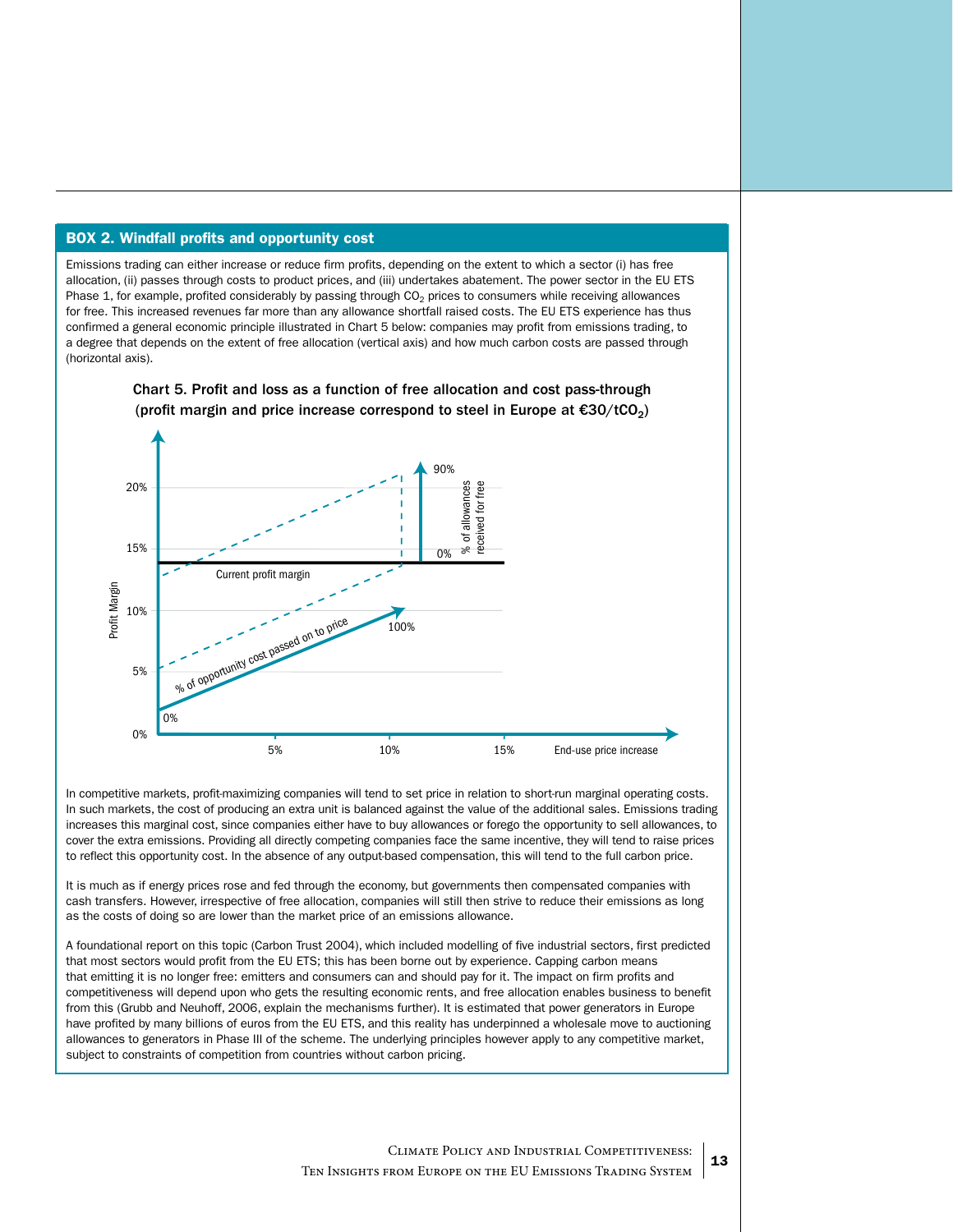*The sequential design of the EU ETS, as the world's first major greenhouse gas trading scheme, enabled policymakers to revise the design in light of experience.*

#### Learning by both policymakers and businesses has been extensive and valuable and has led to major improvements in design for Phase III

The sequential design of the EU ETS was a weakness in the sense that it reduced long-term certainty for business, but it had the immense benefit that, as the world's first major greenhouse gas trading scheme, it enabled policymakers to revise the design in light of experience. Phase I proved the basic market mechanics and verification systems and enabled business to gain familiarity with emissions trading, but revealed serious problems around cap-setting, allocation, and windfall profits. Phase II toughened the cap, though again the emerging lesson is that delivering the emission reductions required now looks easier and cheaper than expected, and not just because of recession.

With a five-year Phase II, the EU has had time to take stock of a wide range of lessons learned. The redesign for Phase III includes the following:

*• Steeper emission cutbacks—*particularly in the event of a global deal, whereby the European Union has pledged to reduce its overall emissions by 30 percent below 1990 levels. Moreover, the cap is set to continue declining at a default rate after 2020, with a review clause in 2025. European industry knows the future is decarbonizing: after the final decisions in the light of the Copenhagen conference, it will know whether the level of ambition is further toughened and by how much.

- *• Centralized allocation rules—*to avoid inconsistencies and remove the need for separate and interdependent negotiations in EU member states. Given the enormous political importance originally attached to preserving national authority in this area, the unlamented demise of national allocation plans is striking. The lesson is that in a fully integrated trading market, allocation by diverse jurisdictions is a needless and costly complication which introduces gaming and distortions. Both member states and most industries have been happy to see the back of them and to focus instead upon more consistent, EU-wide rules.
- *• A move to auctioning as the default, with no more free allowances for the power sector—* With the temporary exception of some East European member states, power generators will have to buy all of their emissions allowances from 2013. The scale and terms of free allowances to other sectors is to be defined on the basis of criteria set in the Phase III directive, the interpretation of which is still being debated, as indicated in section 5 of this report.

In addition, the EU ETS coverage of gases and sources has been optimized to increase the scope, reduce transaction costs and minimize distortions vis-à-vis sectors outside of the program. The provisions concerning international linkages and the use of international offsets have also been refined.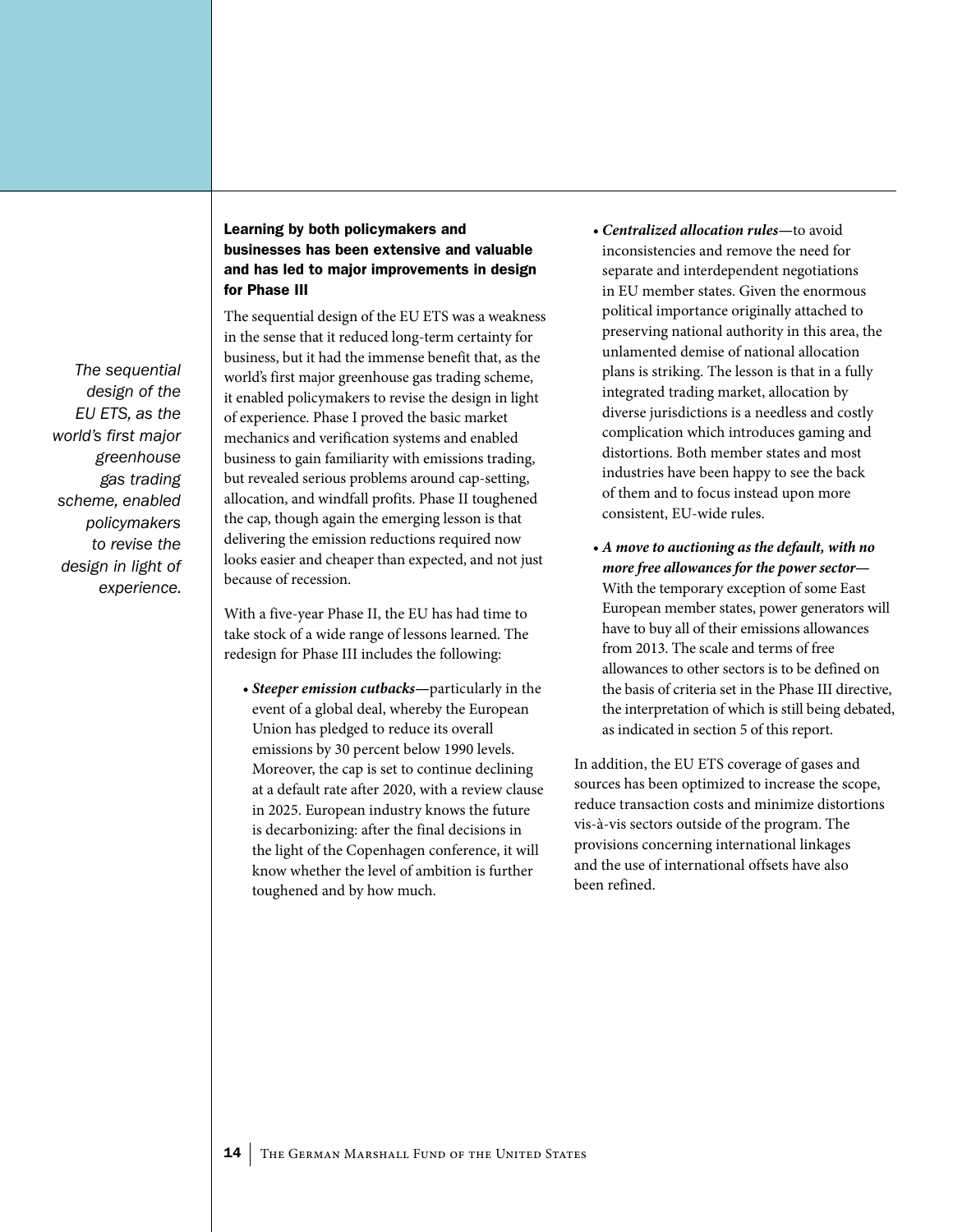<span id="page-14-0"></span>

## **ALLOCATION AND INCENTIVES**

Once a cap is set, policymakers must determine how the allowances are introduced into the economy. As witnessed in the EU, decisions surrounding allowance auctioning and allocation are intrinsically complex, contentious, and subject to intense lobbying pressures. Although allocation procedures under a fixed cap will not in the short run compromise the environmental impact of an emissions trading program, they do have the potential to drive up costs and create distributional inequities. Missteps in the EU have highlighted the benefits of auctions, as well as the potential pitfalls of free allocations. While full auctioning provides the most economically efficient method of distributing allowances, the need for political consensus has resulted in a different reality in both the EU and the United States.

#### Allocation methods need to be adapted to sector-specific characteristics

As policymakers strive to craft an effective program, they will want to minimize distributional impacts, such as windfall profits, and yet maintain incentives for improved efficiency. The EU ETS provides important lessons not only for who receives allowances, but also how they receive them. While a specific allocation method may be appropriate for one sector, it may have more adverse consequences for distribution, efficiency or incentives for innovation in another.

Allocation of emissions allowances under the EU ETS has evolved through its different phases. In Phase I, few member states differentiated between sectors at all. Power companies profited enormously as they received a large volume of allowances for free, and also by increasing the electricity prices to reflect the opportunity cost of CO<sub>2</sub>. In Phase II, reflecting public outcry over the reaping of billions of euros of windfall profits by the generators, free allowances to power generators were cut more than other sectors. Phase III takes this to the logical conclusion of full auctioning in

the power sector, and introduces a differentiation between allowances for general manufacturing and those for sectors at risk of carbon leakage (see Section 5). Further refinements to the allocation approaches for different sectors are likely over the next year, as thresholds are estimated and allocation benchmarks developed.

The Waxman-Markey bill attempts to craft rules for the allocation and use of free allowances that would avoid some of the outcomes experienced in the EU. Specifically:

- • For the power sector, allowances would be given to distribution companies rather than generators and strict regulatory oversight would ensure that the value of the free allowances is passed through to consumers, preventing price increases, rather than pocketed by businesses. Ideally, this will avoid the windfall profits experienced in Europe's competitive power markets.
- • Output-based formulas for allocation to merchant coal plants and energy intensive industries would vary the number of allowances a regulated entity receives in line with changes in production. This reduces the risk of windfall profits, whether through price effects or through over-allocation.

However, while U.S. policymakers have tried to avoid the windfall profits experienced in the EU, the output-based approach to allocating allowances creates other problems. It is pro-cyclical (more allowances during boom years, less when times are hard) in contrast to the counter-cyclical feature of fixed allocations. In addition, it exacerbates efficiency problems discussed below. The EU consciously and consistently avoided both outputbased allocation, and regulating the pass-through of the allowance value to consumers in power generation, for fear that these would undermine

*While a specific allocation method may be appropriate for one sector, it may have more adverse consequences for distribution, efficiency or incentives for innovation in another.*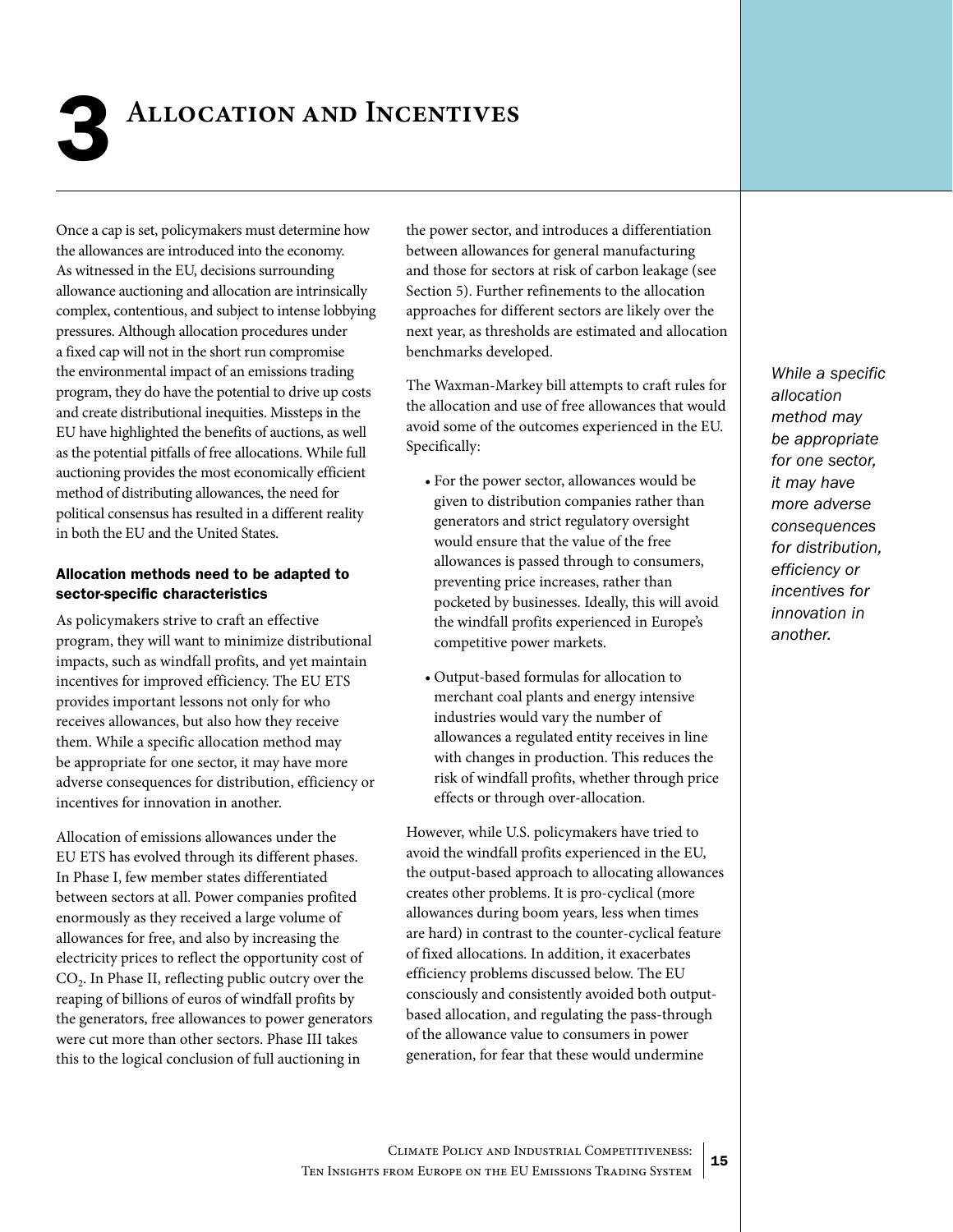both the environmental objective and the economic efficiency of the system.

The Waxman-Markey bill's allocations to both the power sector and manufacturers are intended to moderate price increases on consumers. However, these electricity price increases help drive consumers to conserve energy and other loweremitting investments. The legislation asks that the allowance value be used to reduce the fixed-cost portion of utility bills, rather than the cost per kWh, but many consumers may not recognize this distinction in their energy bills. Similarly, allocations to energy-intensive manufacturers are intended to keep their prices from rising, which discourages substitution toward imports but also deters alternative products that may be less carbon intensive. Losing such opportunities for low-cost abatement and incentives for innovation will increase the overall cost of the program. Policymakers must be aware of the nature and scale of these distortions as they balance this risk with other political concerns.

#### Efficiency matters and perverse incentives are possible

Tackling climate change is a profound, broadranging and long-term challenge. While macroeconomic costs may be modest in the short and medium term, there are still hundreds of billions of dollars at stake, and deep reductions will require radical changes and innovative solutions. Inducing such change at least cost to the overall economy requires carefully designed and consistent policies. This is important as the design of policies, if not aligned with economic efficiency, can also raise the cost of carbon controls and undermine incentives to innovate, and thereby also make deep cuts more difficult over time.

In simple economic theory, allocation methodology whether the allowances are auctioned or distributed

free through grandfathering (based on some historic measure) or otherwise—should not affect the economic efficiency of an emissions trading scheme (Montgomery, 1972). Even if firms receive free allowances, they still have an incentive to cut emissions because any unused allowances can be sold on the market for a profit, so the price of carbon is still internalized in operational and investment decisions. With evidence from the U.S.  $SO<sub>2</sub>$  and  $NO<sub>x</sub>$  trading schemes providing support for this theory, free allocation seemed to offer an attractive solution for addressing industry concerns about the potential costs of regulating greenhouse gas emissions.

Although this theory may hold well for small programs focused on local pollutants, it does not recognize the additional challenges posed by regulating GHGs. First, with fossil fuels endemic in all economies, the national value of emission allowances are orders of magnitude larger than seen in conventional pollutant markets, representing a significant opportunity for revenues that could displace other burdensome taxes—charging "bads" instead of "goods." Second, GHGs are global pollutants, and in the absence of globally comparable carbon pricing, carbon leakage to unregulated sectors and countries can limit the effectiveness of a cap. Thus, in the debates over carbon regulation, other forms of free allocation, namely benchmarking based on output or capacity and tailored by sectors, have been added to the policy mix.

Moreover, the EU debate highlighted that, in practice, there are many ways for free allocations to distort the market, making emission reductions more expensive for society overall. Grandfathered allocations offer windfalls, exacerbate public finance challenges, and since they do not affect variable production costs, they may not avoid carbon leakage or mitigate consumer burdens. On the other hand, any method in which

*Losing such opportunities for low cost abatement and incentives for innovation will increase the overall cost of the program.*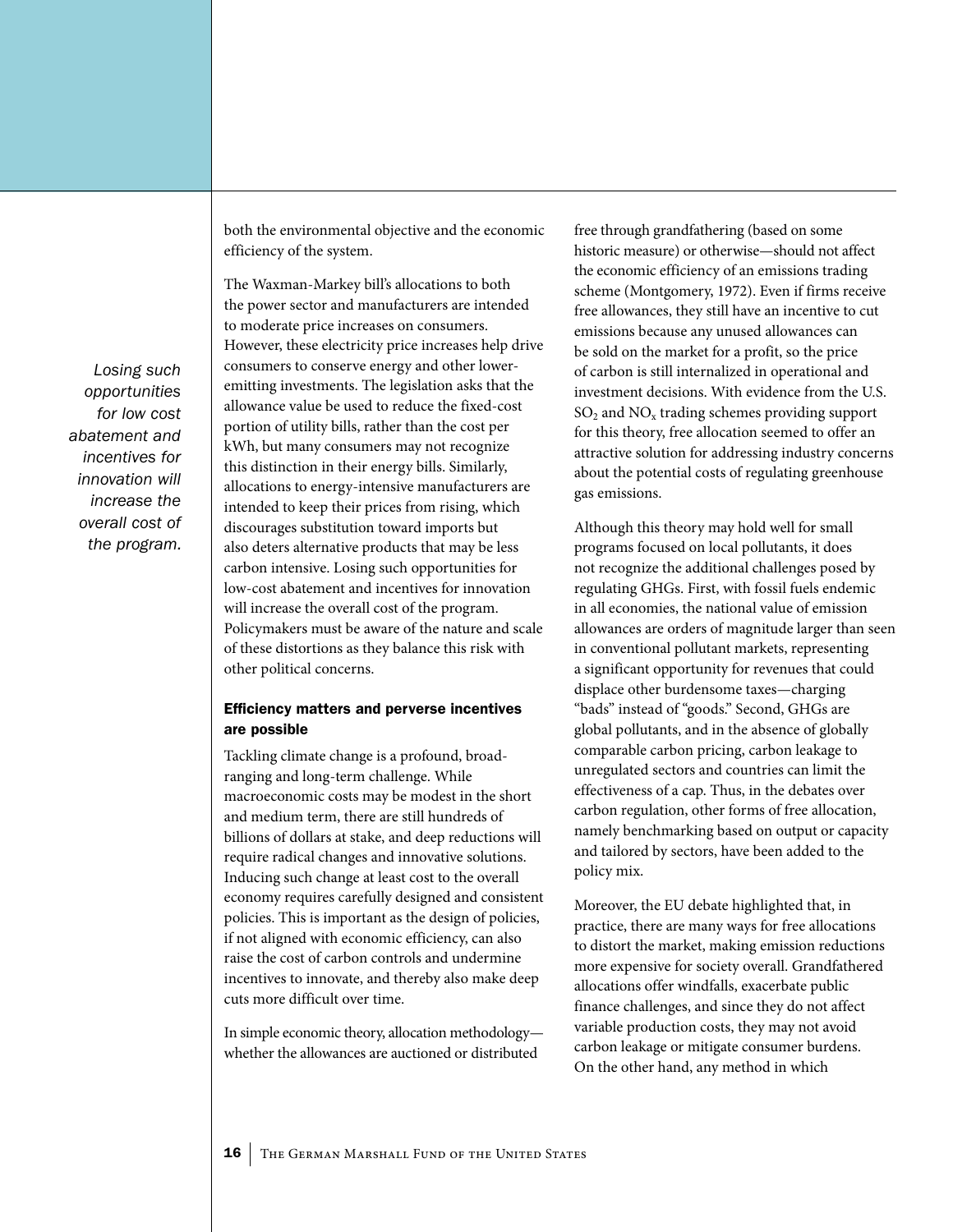Ten Insights from Europe on the EU Emissions Trading System

Source: Adapted from Neuhoff (2008)

\* Output-based allocation, which varies allocations or rebates in proportion to sector output, reduces risk or scale of windfall profits. Notes: X indicates a direct distortion arising from the allocation rule.

XX indicates magnified distortions.

Y indicates indirect distortions if allocation is not purely proportional to output/emissions.

allowance allocation depends upon factors under a firm's ongoing control carries a risk of perverse incentives. The political unacceptability of plants closing so as to cash in their allowances is matched by the drawback that withdrawing allowances for facilities that close (or cut production) provides a perverse incentive for them to continue operating and emitting. Giving free allowances to carbonintensive new facilities may remove the incentive for low-carbon investments instead. Even for existing facilities, free allowances may distort their incentives, particularly if they expect to receive future allowances in proportion to their emissions or output.

Thus, inherent in free allocation is a risk of perverse incentives, summarized in terms of a pyramid of inefficiencies in Table 1. Auctioning, in which all actors face the full cost of carbon, offers the purest

incentives. Grandfathering free allowances based on historic capacity (including closure and new entrant rules) may distort closure and investment choices, but not operational decisions. However, if allowances are "updated" to reflect production or emissions, this starts to take the carbon price incentive out of operational decisions.

#### Benchmarking can retain incentives for firms to invest in energy efficiency measures, but is complex

If the level of grandfathered allocation is linked to the capacity of a plant, multiplied by a benchmark factor (such as a standard emissions per unit of power generated or best available technology), plants have an incentive to improving carbon efficiency. This is in contrast to grandfathering that is linked to the plant's technology, emissions

| Table 1. Pyramid of inefficiencies from free allowance allocation |                                        |                                      |                                |                                                                      |                                      |                                                                         |                                               |  |  |  |  |
|-------------------------------------------------------------------|----------------------------------------|--------------------------------------|--------------------------------|----------------------------------------------------------------------|--------------------------------------|-------------------------------------------------------------------------|-----------------------------------------------|--|--|--|--|
|                                                                   | Impacts on                             | Increase plant operation             |                                | More expenditure on<br>extending plant life relative<br>to new build |                                      | <b>Less Energy efficiency</b><br>investments and demand<br>substitution |                                               |  |  |  |  |
| <b>Allocation Method</b>                                          | <b>Distortions</b>                     | <b>Bias toward</b><br>dirtier plants | <b>Encourages</b><br>operation | <b>Discourage</b><br>plant closure                                   | <b>Bias toward</b><br>dirtier plants | <b>Reduces</b><br>incentives for<br>consumers                           | <b>Reduces</b><br>incentives for<br>producers |  |  |  |  |
| <b>Auction</b>                                                    |                                        |                                      |                                |                                                                      |                                      |                                                                         |                                               |  |  |  |  |
| <b>Grandfathering with</b><br><b>Benchmarking</b>                 | Capacity only                          |                                      |                                | X                                                                    |                                      |                                                                         |                                               |  |  |  |  |
|                                                                   | Capacity by fuel/<br>plant type        |                                      |                                | $\mathsf{X}$                                                         | X                                    |                                                                         |                                               |  |  |  |  |
| Grandfathering<br>with updating from<br>previous periods          | Output only                            |                                      | X                              | Y                                                                    |                                      | X                                                                       |                                               |  |  |  |  |
|                                                                   | Output by fuel/plant<br>type*          | X                                    | X                              | X                                                                    | X                                    | X                                                                       |                                               |  |  |  |  |
|                                                                   | Emissions                              | X                                    | X                              | X                                                                    | X                                    | X                                                                       | X                                             |  |  |  |  |
| Output-based *<br>(undifferentiated)<br>allocation or rebates     | Final product                          |                                      | X                              | X                                                                    |                                      | XX                                                                      |                                               |  |  |  |  |
|                                                                   | Intermediate product<br>(e.g. clinker) |                                      | X                              | X                                                                    |                                      | XX                                                                      | XX                                            |  |  |  |  |

#### Climate Policy and Industrial Competitiveness: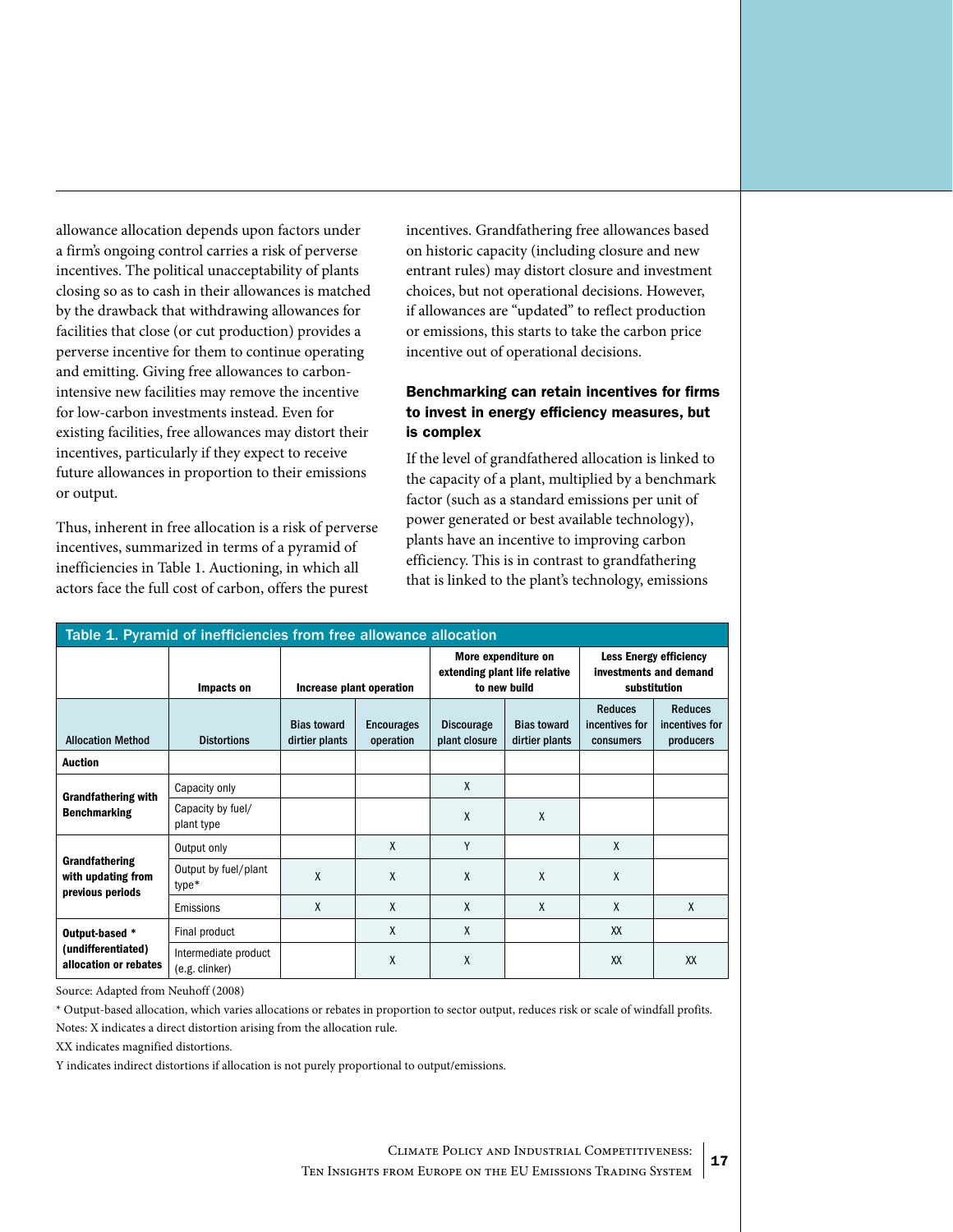*Efforts to avert windfall profits risk solving one problem at the expense of creating another– reduced economic efficiency.* 

or production. In the power sector, the fact that all power stations produce the same product (electricity) makes it easy in theory to make such allocations efficiently, if all generators receive the same benchmarked allocation. Several EU member states used benchmarking for power sector allocation in Phase II of the EU ETS.

However, benchmarks in manufacturing can become much more complex, given the wide range of products and production processes. Complexity and distortions increase when recent data is taken into account to give a moving baseline, and rules are narrowly differentiated by fuel or technology type for older plants to protect the value of existing assets.<sup>4</sup> This starts to remove the flexibility offered by a market-based instrument and undermine dynamic incentives for technological innovation. Despite aspirations, few member states succeeded in introducing benchmarks during Phase II, and the EU is currently locked in intense and complex debate over how to benchmark allocations in Phase III.

#### Free allocation based on outputs poses different issues.

Different issues arise if free allocation is based on output (e.g. a tonne of cement), or equivalent rebates are given, as proposed in the Waxman-Markey bill. The firm still faces incentives to improve the carbon efficiency of the plant by making energy efficiency improvements to existing plants. Providing the rebates are "benchmarked" to sector average, there is still incentive to shift production from older toward newer more efficient plants and less carbon-intensive energy sources, but it still obscures incentives downstream of the product concerned. Since higher production is rewarded with more free allowances, output-based

allocation provides no added incentive to adjust production or consumption decisions to reflect the cost of carbon. By foregoing these conservation or substitution opportunities, output-based allocation directly reduces economic efficiency, increasing the overall cost of meeting carbon reduction goals.

Interestingly, these inefficiencies have become the primary selling points for output-based allocations. Suppressing carbon costs can be politically attractive. In addition, since industry doesn't have any incentive to reflect the cost of carbon in its products, this ameliorates impacts relative to less carbon intensive substitutes or foreign producers. The desire to protect politically important industries from reductions in output, and the role of output-based allocations in doing so, are explored further in Sections 4 and 5.

#### The unavoidable tradeoff points to a bigger role for auctioning

Of all the lessons learned from the EU ETS, the risk of windfall profits has been most widely recognized in the United States. The resulting efforts to avert windfall profits, however, risk solving one problem at the expense of creating another– reduced economic efficiency. If sustained, this risks increasing long-term costs for everyone. The scale of the distortions remains a subject of debate, and can only be assessed with models that reasonably represent both production processes and the potential for consumers to substitute one product for another.

The underlying lesson from the EU is not that allocations must be based on output to avoid windfall profits (which can also be addressed by removing free allocation). Rather it is that free allocation in general can carry a real cost, either

<sup>4</sup> The different allocation decisions that emerged in across EU Member States in the first two phases of the EU ETS suggest that definition and scope of benchmarks are driven by the political power of incumbent firms as much as by economic rationale.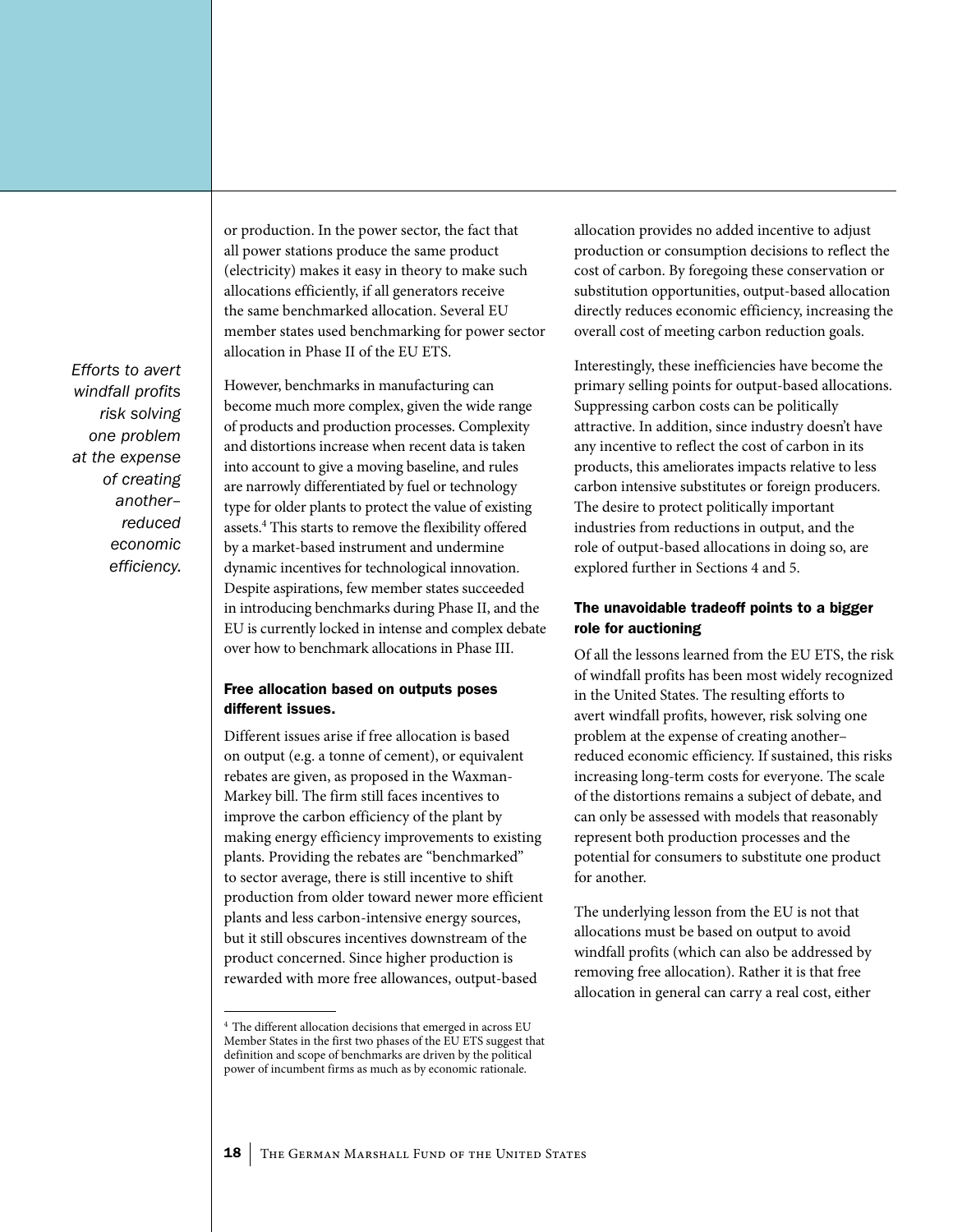in terms of reduced efficiency or distributional fairness (or both).

Consequently, there is an underlying economic rationale to maximize the role of auctioning as a default to create a robust, fair, and transparent market framework. Auctioning ensures price signals remain intact to facilitate efficient corporate and private decisions on consumption, innovation, and low-carbon investment. It also provides revenues that could be used for public goals. Some may be directly related to climate policy, such as low-carbon technology development, to help compensate consumers as carbon costs start to be reflected in product prices, or for international expenditures to help poor countries adapt and alleviate the damage inflicted as a result of climate change. But more generally, using revenues to improve the overall efficiency of the economy by reducing tax burdens while spurring education, investment, and innovation can minimize the net economic effects of carbon regulation.

Although regional disparities, and transitional and competitiveness concerns make it unlikely that 100 percent auctioning will be politically feasible in the early years of the program, policymakers should be aware of the risks that free allocations pose and ensure a good understanding of the conditions under which they may be appropriate. The interesting innovation in the Waxman-Markey bill is to allocate a large share of allowances to entities that are not direct emitters (such as the distribution companies). In effect, outside the energy-intensive industries, many of the allowances allocated for free by the government still have to be paid for by those who have to surrender allowances. This should help to preserve the incentive effects, providing the revenues are not directly rebated back to the emitters.

Once carbon is recognized as a cost that should be internalized, there are only two sound economic reasons for considering free allocation or equivalent direct rebates to producers. One is to compensate incumbents that invested in plants before climate change was an issue, in cases where stranded assets arising from changing circumstances might be a legitimate concern. Another is if other factors, notably foreign competition, might undermine the ability of companies to pass through carbon costs.

*Consequently, there is an underlying economic rationale to maximize the role of auctioning as a default to create a robust, fair, and transparent market framework.*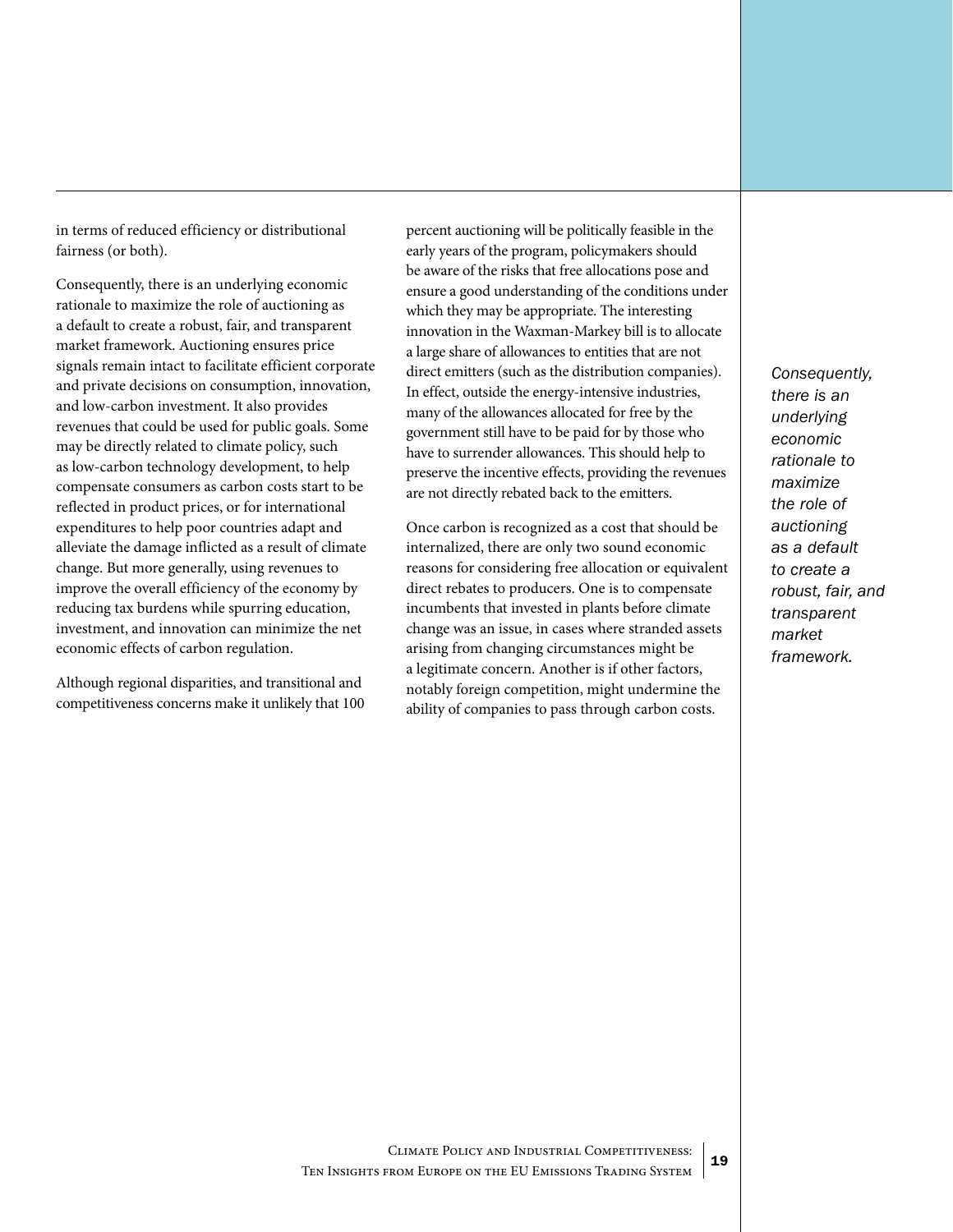#### <span id="page-19-0"></span>Macro-level GDP impacts are modest

Stringent targets and carbon prices drive concerns about the possible impacts on the competitiveness of domestic industries. Several studies have now examined this issue in Europe and the United States. This leads to a clear understanding that the major economic issues for the emission reductions being considered over the next decade or so concern a limited number of specific sectors, rather than the wider national economy.

Specifically, the European Commission (2008) estimates that the EU ETS caps to 2020 might cost 0.3–0.7 percent of GDP, the equivalent of a few months of economic growth deferred. Moreover, if auction revenue is used effectively to reduce distorting taxes and fund low-carbon investments (for example), the cost impact on the economy can be moderated further or potentially create positive economic impact.

Numerous other factors have a bigger impact than carbon prices. Even at a sector level, cost differentials due to labor and other input costs for most sectors far outweigh any international differences in the cost of carbon. The cost uncertainty induced by emissions trading is also less than that, for example, due to energy cost and exchange-rate fluctuations. Numerical analysis is key to bring a sense of proportion in the debate, and therefore also to an assessment of solutions.

#### There are wide variations in impacts across specific sectors

The competitiveness concerns arise because industrial greenhouse gas emissions are heavily concentrated in a few primary resource–based sectors. Thus, only a very few industries stand out for their potential cost exposure. Chart 6 illustrates this by ranking U.S. manufacturing activities in terms of the potential impact of carbon costs, in the absence of any free allocation, relative to the economic value

added of each activity—roughly, its contribution to GDP. (The Appendix compares this to equivalent analysis conducted for U.K. and Germany.)

There are differences between countries in terms of ranking, but in general the most cost-affected activities are consistent across the various country studies. The competitiveness impact in turn depends on the degree of exposure to foreign production that can be readily traded. Based on these combinations of factors, the Carbon Trust (2008a) identified six main sectors as being either significantly or plausibly of concern in the island, trade-intensive U.K. economy:

- Iron and steel
- • Aluminum
- • Nitrogen fertilizers
- • Cement and lime
- • Basic inorganic chemicals (principally chlorine and alkalines)
- • Pulp and paper

In both the U.S. and U.K. studies, these sectors account for less than 0.5 percent of GDP together. The shares are slightly higher in Germany, but still well below one percent of GDP. For the most sensitive sectors, each  $$20/tCO<sub>2</sub>$  in carbon prices they pay could increase production costs by more than 10 percent of their value-added.

Beyond these sectors, a significant GDP contribution generally comes from refining and other petrochemical activities, particularly in the United States. However, not only is the relative cost impact lower for these activities, but also the trade issues are complex. A cost of  $$20/tCO$ , imposed on refinery emissions is small compared to fluctuations in crude oil prices and compared to international differences in tax structures. Other factors may constrain international trade in refined products. The Carbon Trust (2008a) study placed refining in a second tier,

*Cost differentials due to labor and other input costs for most sectors far outweigh any international differences in the cost of carbon.*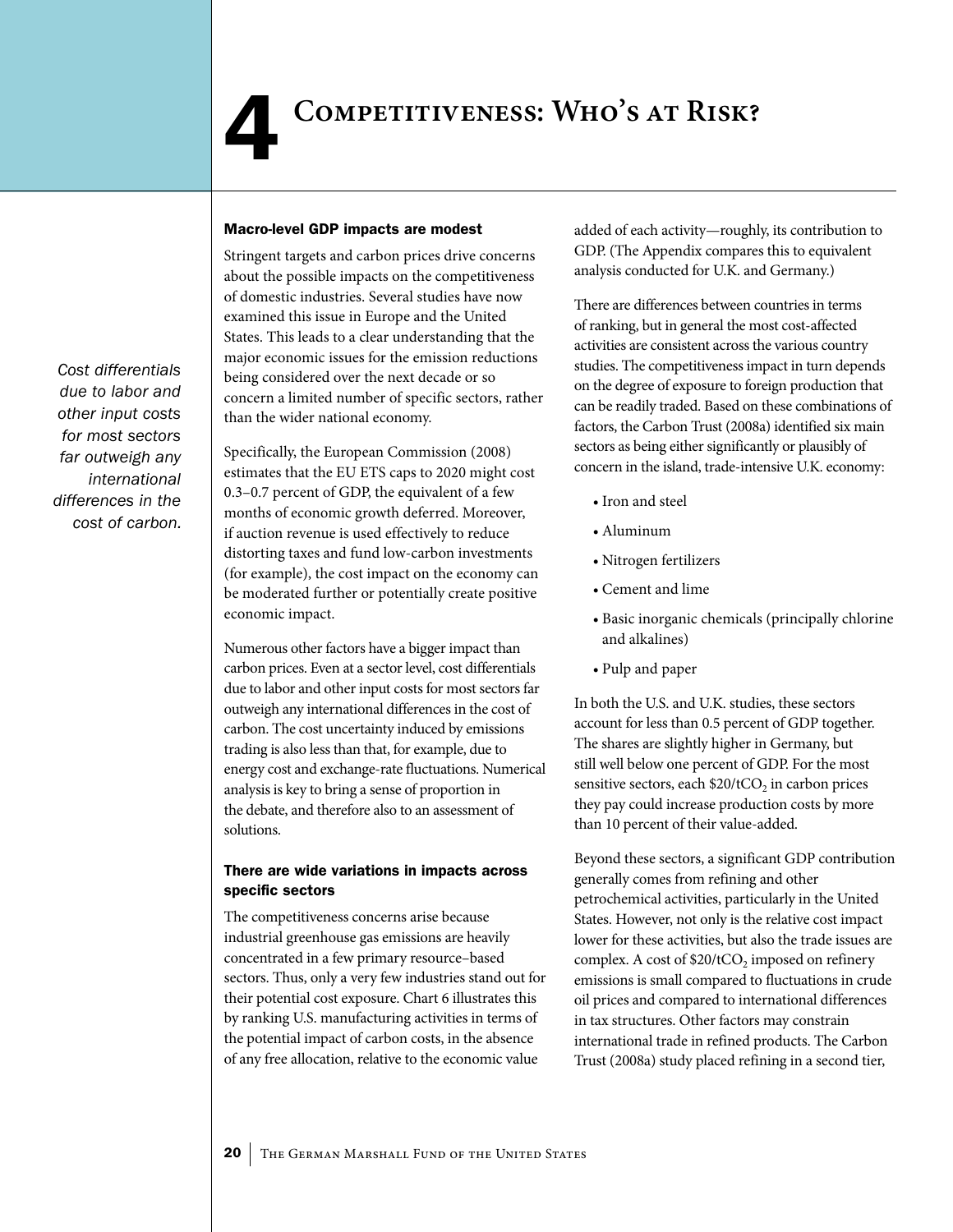

Source: Data from Houser, Trevor, Heilmayr, Robert and Werksman, Jacob, Peterson Institute for International Economics and World Resources Institute, forthcoming.

Notes: The vertical axis shows the implied cost increase if sectors pay the full cost of  $CO<sub>2</sub>$  at \$20/tCO<sub>2</sub> as a percentage of the sector value added. The horizontal axis indicates the scale of the activity's contribution to U.S. GDP. The area of each column is proportional to total  $CO<sub>2</sub>$  emissions. The blue bars show the cost of carbon that would be paid through higher electricity prices (the majority of  $CO<sub>2</sub>$  costs are passed through by the electricity companies, which would be largely avoided under the Waxman-Markey proposals). The gray bars show the direct cost due to the carbon emitted through direct fossil fuel consumption and manufacturing processes.

concluding that some refineries could be exposed at higher carbon prices, along with a range of activities like glass, tires, and some other chemical processes.

The corresponding increase in product price to cover this cost varies according to the cost structure of the

industry and the degree of free allocation, but only in exceptional cases exceeds one percent for each \$10/  $tCO<sub>2</sub>$ . (See Table 2 for data on key sectors from the U.K. studies.)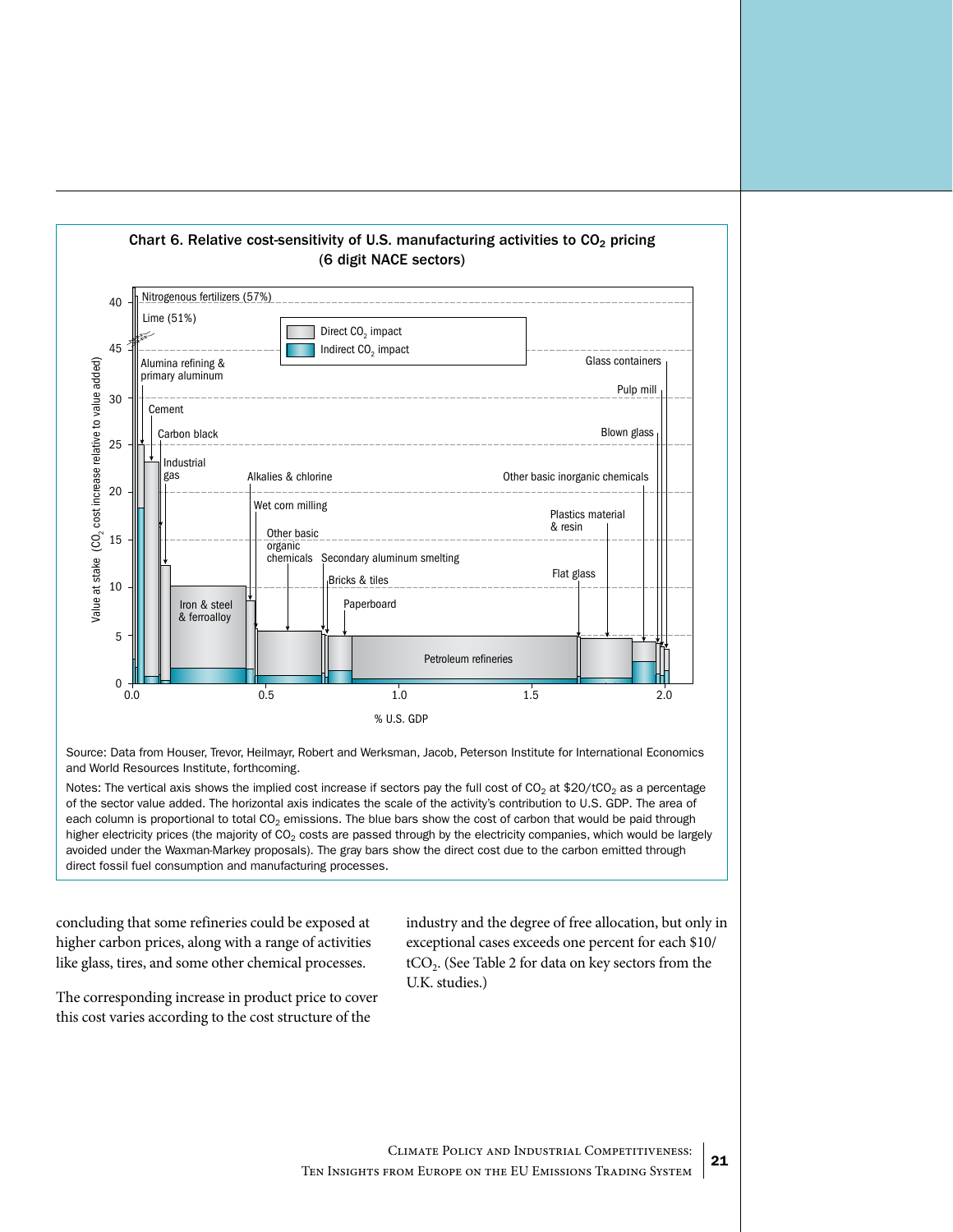| Table 2. Impact of a $\epsilon$ 20/tCO <sub>2</sub> carbon price on major U.K. energy-intensive products |                                                             |                                                      |                             |            |                                                                                |                                |  |  |  |  |  |
|----------------------------------------------------------------------------------------------------------|-------------------------------------------------------------|------------------------------------------------------|-----------------------------|------------|--------------------------------------------------------------------------------|--------------------------------|--|--|--|--|--|
|                                                                                                          | <b>Maximum</b><br>value at stake<br>at €20/tCO <sub>2</sub> | Minimum value<br>at stake at<br>€20/tCO <sub>2</sub> | Trade intensity<br>(non-EU) | Employment | Implied average product price<br>rise to offset $\epsilon$ 20/tCO <sub>2</sub> |                                |  |  |  |  |  |
| <b>Manufacturing Activity</b>                                                                            | 0% free<br>allocation                                       | <b>100% free</b><br>allocation                       | %                           | $%$ UK     | 0% free<br>allocation                                                          | <b>100% free</b><br>allocation |  |  |  |  |  |
| <b>Cement</b>                                                                                            | 33.9%                                                       | 2.0%                                                 | 1.8%                        | 0.02%      | 14.54%                                                                         | 0.86%                          |  |  |  |  |  |
| Basic iron & steel and<br>ferro-alloys                                                                   | 26.4%                                                       | 2.4%                                                 | 17.4%                       | 0.08%      | 4.28%                                                                          | 0.39%                          |  |  |  |  |  |
| Refined petroleum products                                                                               | 12.3%                                                       | 1.4%                                                 | 19.3%                       | 0.04%      | 1.07%                                                                          | 0.12%                          |  |  |  |  |  |
| Fertilizers & nitrogen compounds<br>inc. ammonia                                                         | 11.6%                                                       | 5.7%                                                 | 13.2%                       | 0.01%      | 1.96%                                                                          | 0.96%                          |  |  |  |  |  |
| <b>Aluminum</b>                                                                                          | 10.4%                                                       | 9.3%                                                 | 23.2%                       | 0.04%      | 2.07%                                                                          | 1.85%                          |  |  |  |  |  |
| Other inorganic basic chemicals                                                                          | 9.0%                                                        | 5.8%                                                 | 20.6%                       | 0.02%      | 2.36%                                                                          | 1.52%                          |  |  |  |  |  |
| Pulp, paper & paperboard                                                                                 | 8.8%                                                        | 3.4%                                                 | 15.1%                       | 0.06%      | 1.98%                                                                          | 0.76%                          |  |  |  |  |  |

*Even small shifts overseas are politically sensitive, and all the more so if they are associated with carbon leakage and thus undermine the environmental benefits of the cap and trade program.* 

Source: Carbon Trust (2008), EU ETS Impacts on Profitability and Trade, Table 2.

#### International trade effects are immaterial for most sectors

Except in a few cases, therefore, carbon cost impacts will have very little impact on international trade. Carbon costs for other activities would be very small compared to differences in international labor, energy, and other input costs. The euro-todollar exchange rate, for example, appreciated by more than 50 percent between 2001 and 2006, with a much bigger impact on costs for most sectors than would be created by projected carbon prices to 2020.

For the identified key activities, the impacts of emissions trading are complex, and not always negative. As described in Section 2, the net effect of the carbon cost impact depends upon the extent to which a sector (i) has free allocation, (ii) passes through costs to product prices, and (iii) undertakes abatement. Sectors with substantial free allocation have incentives to profit in the short term by passing through carbon costs, but the more they add these costs to their product prices, the more they risk losing market share to foreign competition. Profits and competitiveness are not

synonymous. They can be opposites, if higher product prices generate profits from free allocation but attract imports.

In most sectors, multiple impediments to greater trade mean that some carbon costs may be passed through. For example, the cost of producing industrial gases is sensitive to carbon prices, but transport cost and safety considerations impede import substitution. Flat glass is similarly not cheap to transport. A given company may produce specialized products not matched by foreign competition or have local networks that favor local production. The availability or composition of local raw materials is also an important driver for production and trade patterns (e.g. scrap metal for electric arc furnace steel and barley for malt).

#### Evidence of impacts to date is nebulous

It is still early to evaluate directly the impact of the EU ETS, but the evidence base is enriched by the fact that several EU countries sought to impose carbon taxes much earlier. World Bank (2008) analysis examined the evidence and concluded that cement is the only sector for which the data suggests any loss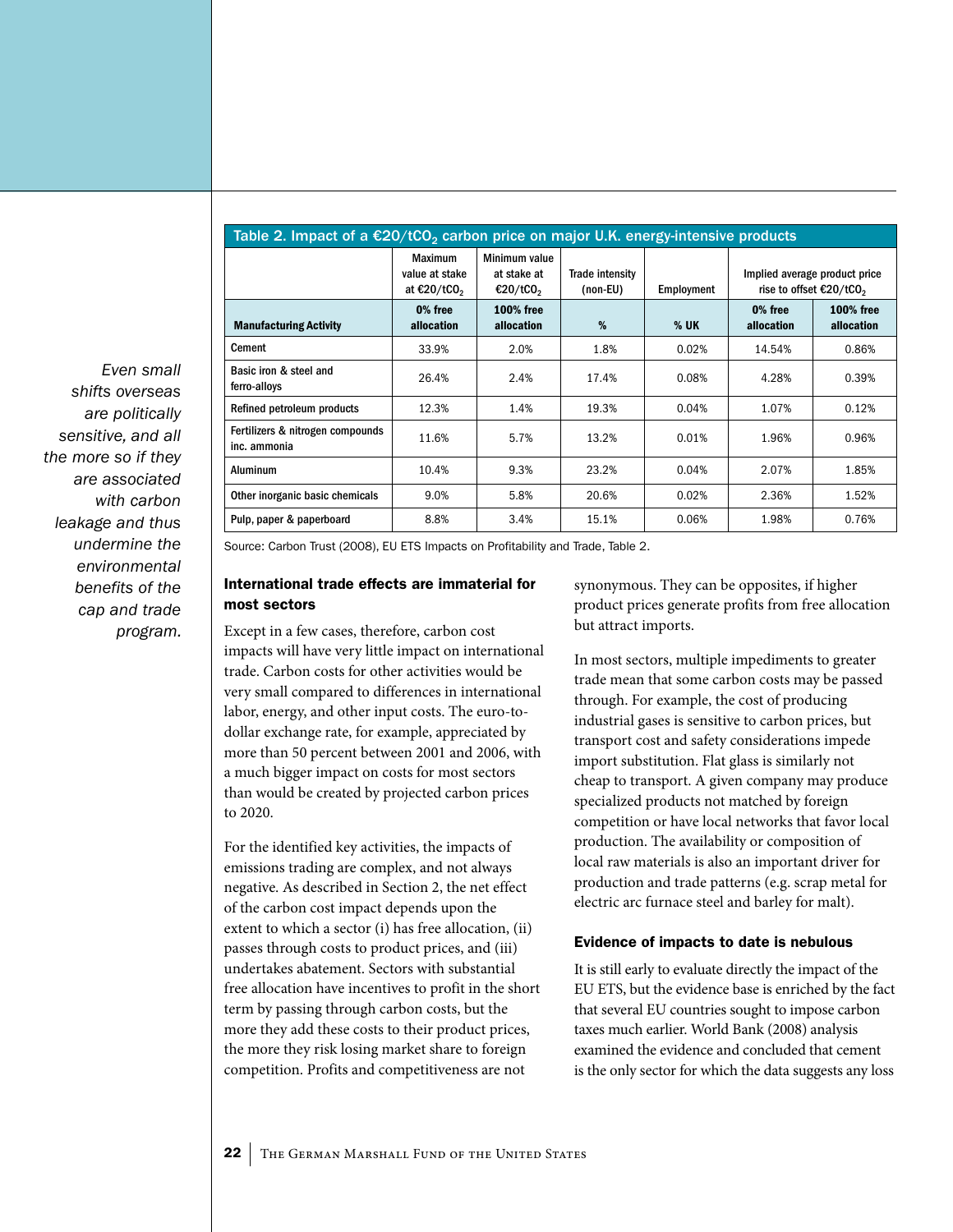of EU production due to carbon controls. Indeed, the World Bank analysis concluded that most other industrial sectors had increased output in regions that had imposed a carbon cost, probably due to over-compensation of these sectors through free allocation or other means. This would correspond to the pattern of over-allocation to most sectors in the EU ETS to date.

However, the scale of costs for the six key sectors suggest that there could be some impact on trade, with consequent carbon leakage, as the systems toughen up. Modeling impacts on EU production in the two biggest sectors, cement and steel, suggests that the overall leakage of EU emissions is unlikely to be bigger than one percent, but could be significantly higher in these sectors (Carbon Trust 2008a). An equivalent analysis of the United States that has been recently published (Aldy and Pizer, 2009) reaches similar conclusions:

"...pricing  $CO<sub>2</sub>$  at \$15/tCO<sub>2</sub> would lead to an average production decline of 1.3 percent across U.S. manufacturing, but also a 0.6 percent decline in consumption. This suggests only a 0.7 percent shift in production overseas. There is no statistically discernible effect on employment for the manufacturing sector as a whole … industries with energy costs exceeding 10 percent of shipment value would expect output declines of about four percent and consumption declines of three percent, suggesting a one percent shift overseas."

However, even small shifts overseas are politically sensitive, and all the more so if they are associated with carbon leakage and thus undermine the environmental benefits of the cap-and-trade program. This fuels debate about the options for addressing trade and leakage effects, considered in the next section.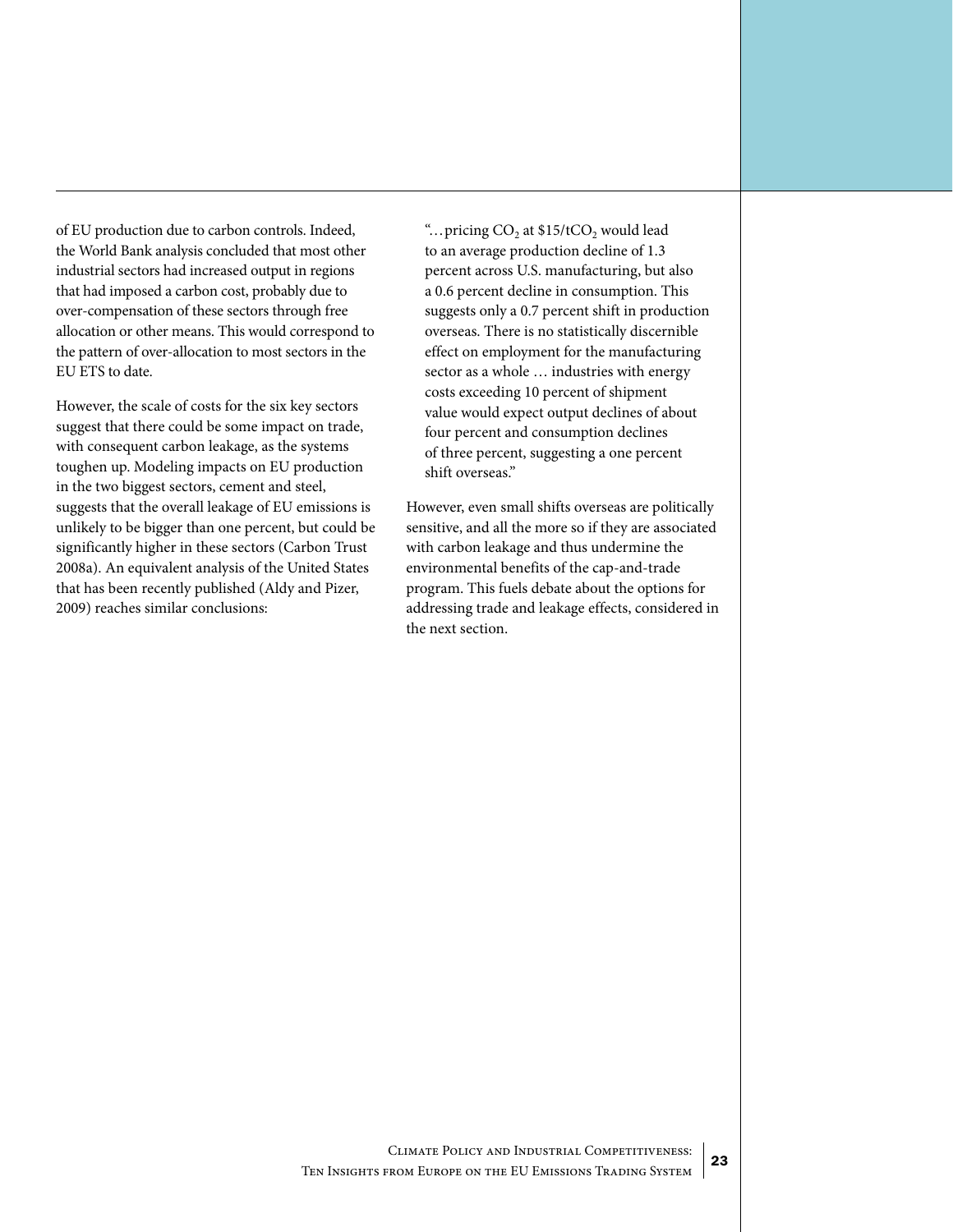## <span id="page-23-0"></span>**Options and Prospects for Tackling** 5 **Carbon Leakage**

*There are only three fundamental options to address competitiveness concerns.* Many solutions have been proposed to address competitiveness concerns. Where potentially significantly impacts are identified, these need to be considered. However, it is useful to note that, in fact, there are only three fundamental options. In the limited number of sectors for which a problem is identified, logically, every option falls into one of these three categories. Policy can (1) try to take out the net carbon costs from domestic production; (2) add similar carbon costs to production of equivalent goods globally; (3) or deal with the differential at the border.

#### Leveling up is the best option in principle

An important aim of climate policy internationally should be to move toward "leveling up," that is, a world in which all major producing regions impose a cost of carbon on economic activities, particularly goods for international export. This would create a global incentive for low carbon innovation while addressing concerns about competitiveness. However, this is not practical at present. Politically, the industrialized world has yet to deliver adequately upon its promise to lead global efforts—and could in principle benefit by providing incentives to its industries to innovate in decarbonizing first. Moreover, many developing countries do not yet have the institutional infrastructure to deliver carbon pricing. A world that waits for all to move at the same speed, is a world that will never solve the climate problem.

Thus, unless industrialized countries are willing to ignore issues of competitiveness and leakage, then the other two approaches (leveling costs down, or dealing with cost differentials at the border) need to be considered, at least for a transitional period.

#### Free allocation has been the default option in the EU, but it is being drastically reduced in Phase III of the ETS

The default approach in the EU to date has been defined by free allocation. In Phase I for most sectors, and Phase II for manufacturing, this was the default mode. Most manufacturing sectors received free allocations close to projected needs (which in practice frequently turned out to be excessive, as outlined) and this was assumed to be sufficient to deal with leakage concerns. However, industry pointed out that the risk of future carbon costs could still deter investment, and economists increasingly pinpointed the limitations and drawbacks of free allocation, as outlined in Section 3. This research (e.g. Grubb and Neuhoff 2006) helped to increase the level of auctioning in Phase II, and influenced major reforms for Phase III.

A fundamental change in Phase III was a reversal of the underlying allocation philosophy. It was acknowledged that the ideal form is auctioning, to ensure that all participants face a full carbon cost without distortion, and that from a pure economic perspective there are only two grounds for avoiding this: transitional costs, particularly associated with sunk investments; and (potentially) carbon leakage. The directive for Phase III, from 2013, represents a radical departure, as illustrated in Chart 7. Within this, there are significant variations in treatment across industry sectors:

*• Power generation* moves to full auctioning as the default, though the new member states of Eastern Europe have a degree of declining opt-out derogations (they are unlikely to use this to the extent illustrated as the implications for continuing windfall profits become clearer).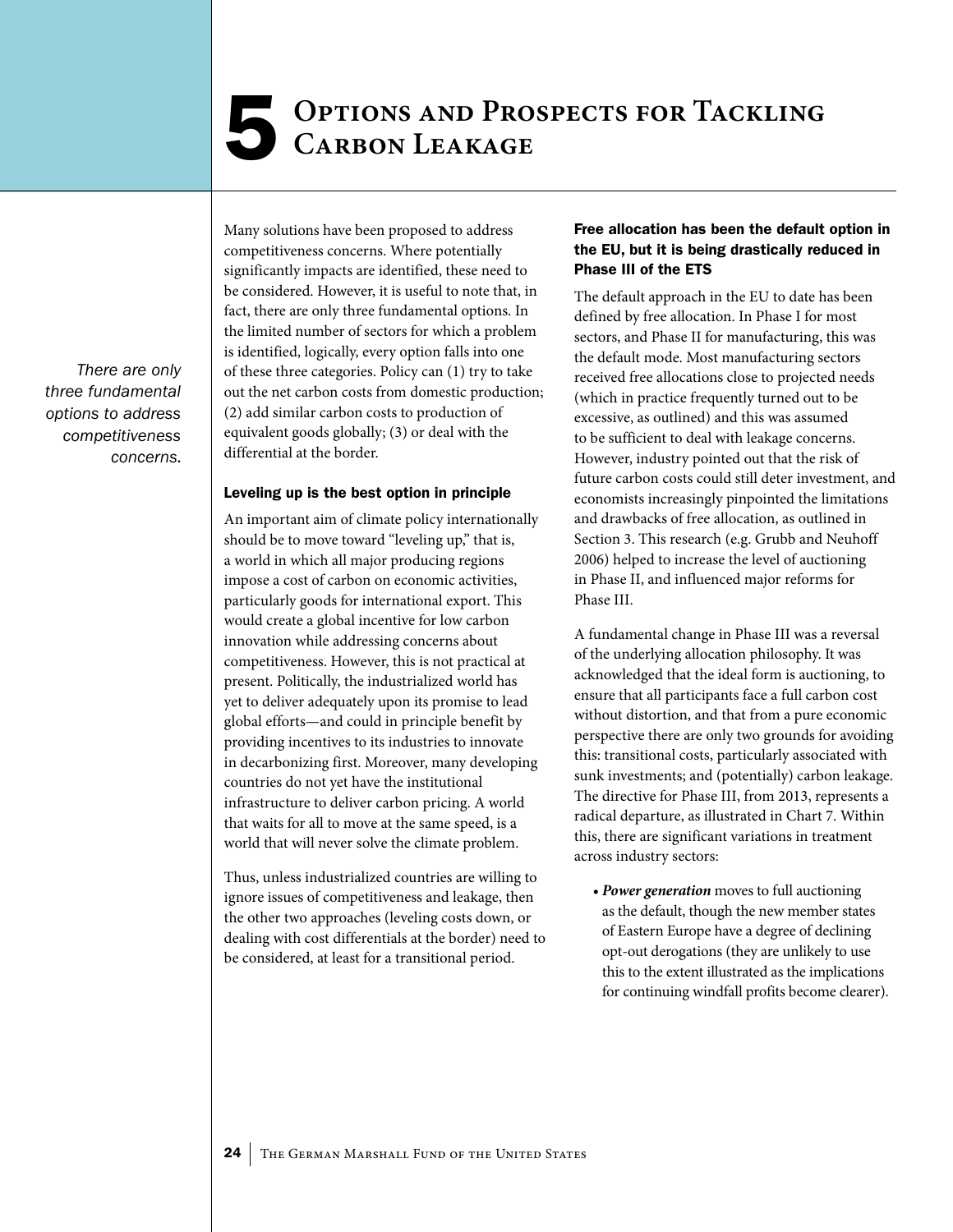

There are no direct measures to protect consumers (domestic or industrial) from the impact on power prices, which are considered to be part of an appropriate strategy for carbon prices to flow through the economy. However, where electricity-intensive consuming industries can demonstrate a risk of adverse impacts, they may be considered for direct support to offset carbon costs, subject to scrutiny under the EU's procedures for limiting state aid.

*• Manufacturing* industry, in contrast, receives some free allocation, defined as a share of the declining cap based on 2005–07 emission levels. The default for manufacturing industry starts with them in 2013 receiving 80 percent of that historical share for free, declining to 30 percent by 2020. This allows for some declining transitional relief in manufacturing sectors.

*• Sectors* classified as being at significant risk of carbon leakage may receive 100 percent of their historical share of the declining cap. Chart 7 illustrates the impact on overall free allocation depending on the coverage of this provision.

The net effect is a big reduction in the overall volume of free allowances, marking the reversal of the allocation philosophy: the EU ETS will auction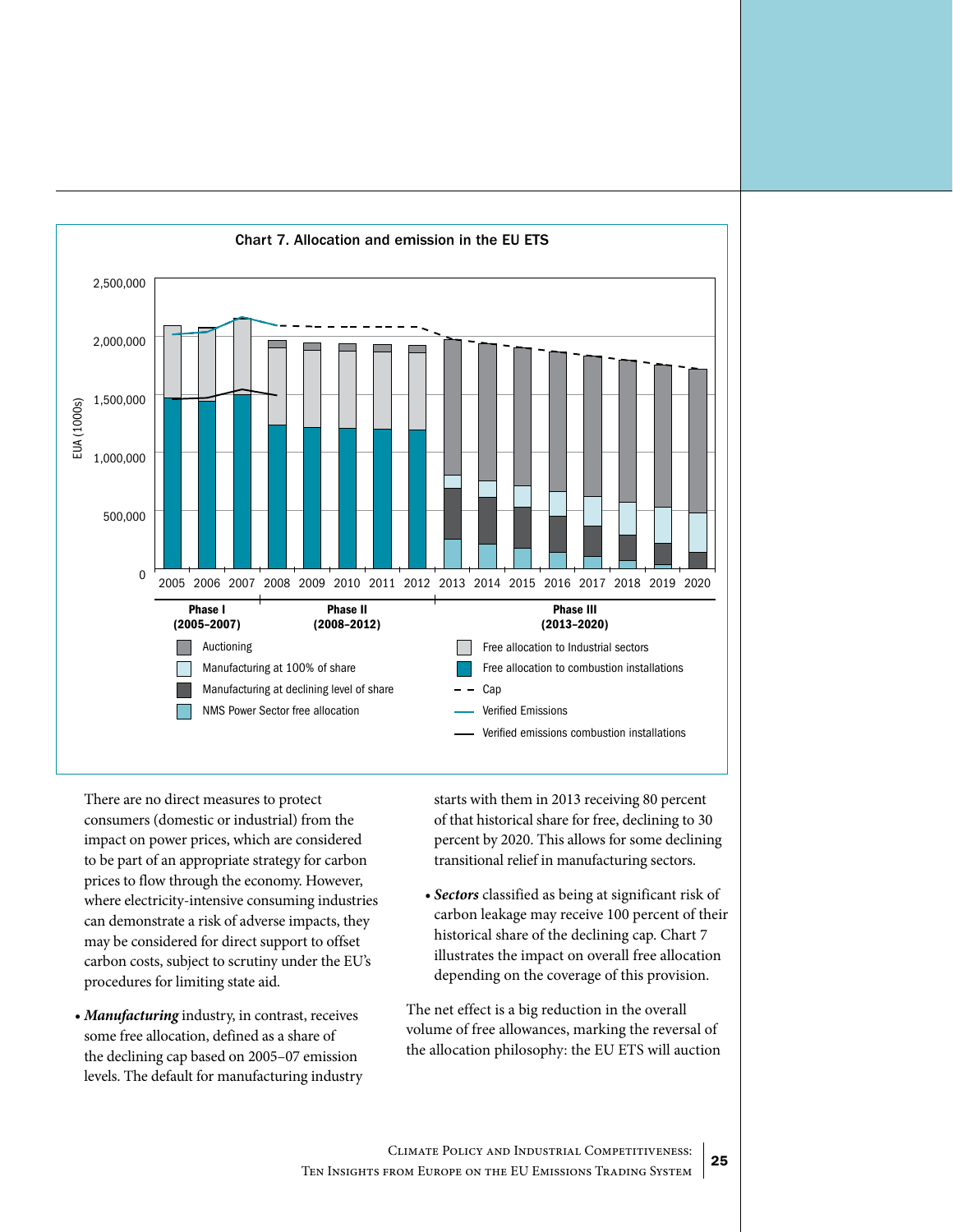*Leveling down costs is either ineffective at tackling carbon leakage, if it is not aligned with production and investment decisions, or it starts to negate more of the incentives to decarbonize along the economic system.*

60 percent its allowances from 2013, rising to 70–85 percent auctioning by 2020. A key outstanding question is the classification of sectors at risk of leakage, based on how thresholds in the directive are interpreted.<sup>5</sup>

However, a fair comparison with the Waxman-Markey bill is complicated by the latter's proposal to distribute many allowances to non-emitters.

#### But free allocation may not solve the leakage problem, or may do so at a high cost

The fact that the EU system involves absolute allocations (without output-based compensation) has important implications for the effectiveness of free allocations in tackling carbon leakage. Withdrawal of allowances if a plant is closed deters plant closure. The availability of free allowances for new entrants, new investments, helps to take the carbon cost out of investment decisions. But since the amount a company receives will not vary with its production decisions from existing or planned plant, a company could get free allowances and still choose to reduce production in favour of imports, selling its surplus allowances. This differs from the output-based rebates of the Waxman-Markey bill.

This underlines the fundamental dilemma. To tackle carbon leakage by leveling costs down, the free allocations or rebates must be linked to the activities the policy is trying to keep at home. But the more completely the compensation is aligned in this way, the greater the loss of the carbon price signal, and hence the lower the efficiency overall. There is no way out of the conundrum: leveling down costs is either ineffective at tackling carbon leakage, if it is not aligned with production and investment decisions, or it starts to negate more of the incentives to decarbonize along the economic system. Cement provides an extreme and problematic illustration of this (see Box 3). This is a general fact, and no amount of playing around with different ways of compensating for carbon costs changes that fundamental reality.

#### Unilateral border adjustment measures are problematic and potentially counterproductive

Discussion of border adjustments in Europe has been accompanied by extreme nervousness about their potential political impact, both on the world trade system and on the international climate negotiations. The issue was greatly down played in the negotiation of the EU ETS Phase III in favor of free allocation to exposed sectors (though a clause in the EU Directive could provide a basis for enacting border adjustments in the future). However, recognizing the imperfections of free allocation as a solution, the French government in particular has raised the issue again, particularly as a way of protecting the integrity of an international environmental treaty. Border measures could thus be on the EU agenda if the EU ETS Phase III is to be toughened up in the light of a Copenhagen agreement in late 2009.

The underlying problem is that the prime objective of border adjustments, as a way of tackling concerns about industrial migration, potentially conflict with the fundamental principle of non-

<sup>5</sup> The Directive establishes thresholds based on both carbon costs, and trade intensity. Many small sectors may be classified as being "at risk" based purely on their trade intensity, but manufacturing emissions are dominated by the few carbonintensive sectors of cement and lime, iron and steel, and refining. The treatment of these sectors by 2020 will have a strong bearing on the overall degree of free allocation to European manufacturing, and the initial classification will depend in part upon whether the carbon cost threshold takes account of the fact that manufacturing sectors would anyway start with 80 percent free allocation in 2013. On this approach they would only be assessed as being "at risk of carbon leakage" once their level of free allocation had declined to a point at which real costs took them above the threshold. This offers more time to work out solutions and appears to be the logical and consistent interpretation, but this has yet to be confirmed (Neuhoff 2009).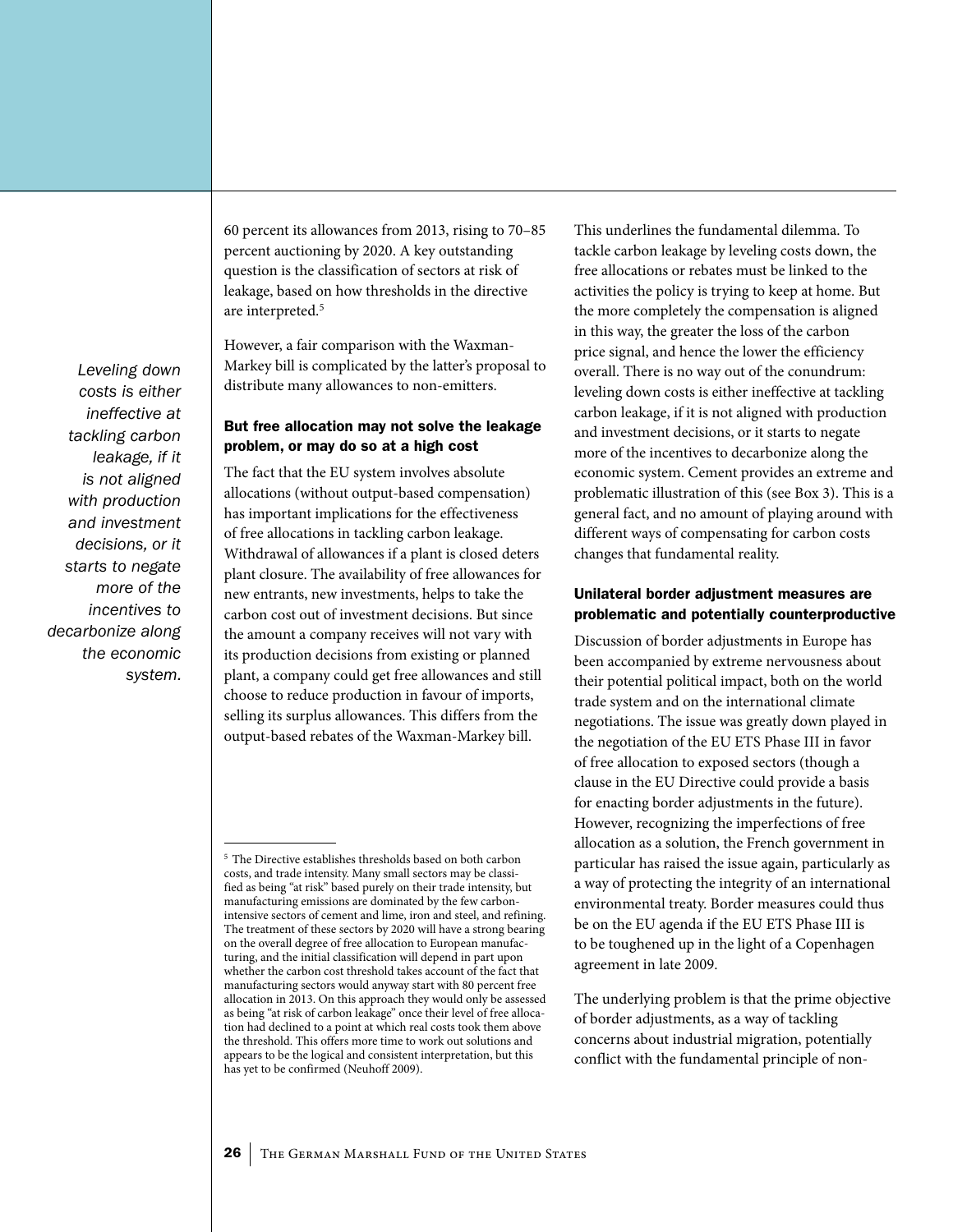#### BOX 3. Cement: a chunky problem

Cement production in the EU emits about as much  $CO<sub>2</sub>$  as steel, and much more than international aviation. It has received relatively little attention, but it poses a thorny problem for  $CO<sub>2</sub>$  control that illustrates key dilemmas in policy design.

Cement is a relatively simple product involving a few key steps. The basic process bakes limestone in a kiln to produce nodules called clinker; the combination of raw fuel and  $CO<sub>2</sub>$  driven off from the limestone accounts for most of the  $CO<sub>2</sub>$ . The clinker is then crushed and blended to produce cement.

Studies with U.K. and German data find that carbon costs have a higher impact on U.K. cement costs, relative to value added, than for almost any other activity (Climate Strategies 2008; see Appendix). Cement is not cheap to transport overland, but it can be shipped in bulk, and carbon costs of \$20/tCO<sub>2</sub> would create differentials sufficient to start overcoming international transport costs.

The impact of  $CO<sub>2</sub>$  controls on cement may be corresponding diverse. Current European proposals to classify cement as a sector at risk of carbon leakage, correspondingly granted 100 percent of its potential share of the EU cap, would probably result in large windfall profits to inland producers protected by overland transport costs. Yet at the same time, coastal producers could choose to reduce output from cement plants, import cement instead, and cash in their allowances. The result would be windfall profits combined with carbon leakage.

The Waxman-Markey bill proposals for output-based compensation are intended in principle to address problems of both windfall profits and carbon leakage. Unfortunately the fact that most of the  $CO<sub>2</sub>$  comes from production of clinker, as an intermediate input, risks making this ineffective. Cement producers could produce cement so as to claim their compensation, but if they are near ports, they could still displace domestic clinker production by imports and sell the resulting surplus allowances, again combining windfall profits with carbon leakage.

Changing the provisions to compensate on the basis of clinker production would solve this, but exacerbate the efficiency losses further. After power production, the cement sector has been the biggest source of emission reductions in Europe, largely because operators have found ways to produce cement with less clinker input. Radical innovations that would cut out the need for clinker entirely, including using some of the waste products from steel mills, and wholly new chemical processes, are at the pilot stage. Compensating clinker production would undermine all these potential sources of emission reductions. This is an extreme form of the underlying principle that output-based compensation negates incentives to use the product efficiently.

Practical options for the cement sector will be discussed in a forthcoming Carbon Trust report (Tackling Carbon Leakage, September 2009).

discrimination, which is at the core of the World Trade Organization (WTO) and many other international trade and investment agreements, seeking to minimize impediments to free global trade. Moreover, decades of experience have led

developing countries to be suspicious of many trade-related measures by developed countries, measures which have frequently been either motivated by, or distorted into, protectionism as a result of domestic lobbying pressures.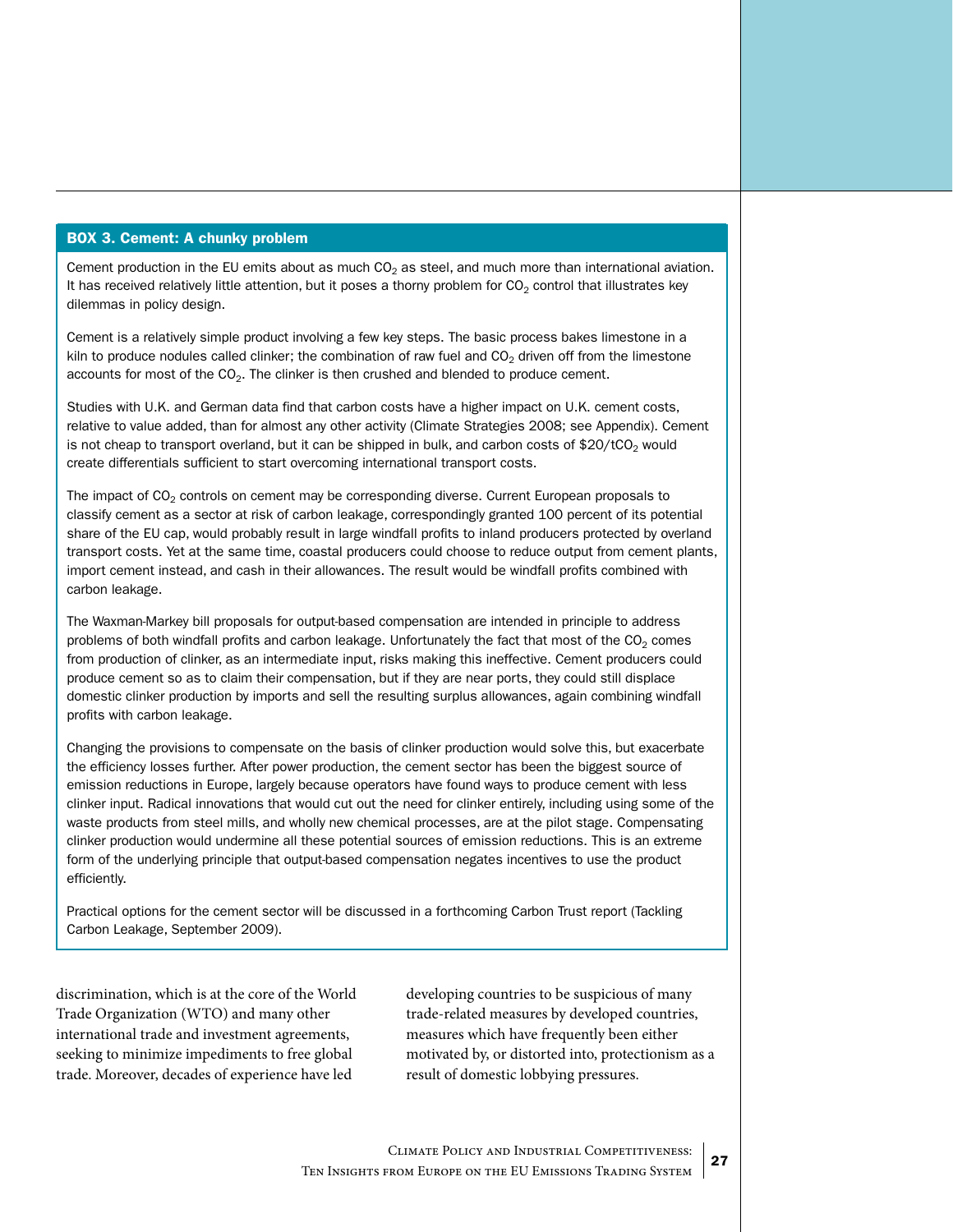*There is a crucial difference between pursuing border adjustments unilaterally, by regions seeking to protect their industries, or though multilateral engagement.* The concern is frequently presented as a legal one, namely that border adjustments for climate change purposes would conflict with GATT provisions overseen by the WTO. In practice, this is not clear-cut. Trade law is complex and the principles and commitments of some sections are set against other clauses that can be used to justify exceptions and exemptions. Like domestic law, interpretation ultimately comes back to processes, in this case WTO Appellate Panels, to make rulings in case of disputes. The balance of judgement would depend in large part on a combination of how measures were designed (to maximize compatibility with WTO rules), the practical consequences, and related judgements about the motivations.

#### Border adjustments may take different forms **Different types of border adjustment by carboncapped regions**

There are several different types of cost adjustment measures that can be used. These different approaches have different characteristics in terms of their likely effectiveness and WTO-compatibility. The broad overall conclusion is that there are ways to design border adjustments that could be plausibly argued as WTO-compatible. Crucial features would be that they be non-discriminatory, be targeted to protect the environmental objective, and consequently focus on allowances not tariffs (Climate Strategies: Dröge et al, 2009). However, if pursued unilaterally, this still may not preclude the likelihood of political challenge and the consequent invocation of dispute-settlement procedures.

#### **A crucial and often overlooked point about border measures is their interaction with free allocation decisions**

Border adjustments could only be plausibly defended if they compensate for actual costs incurred. To give companies free allocation, and then levy border adjustments, would appear indefensible in terms of WTO principles. Thus, if cement production

receives free allocation, whether absolute or outputbased compensation, border cost adjustments could not be used to deter clinker imports.

#### **Use of export adjustments by exporting regions**

It would also be possible in principle for developing countries to agree to add carbon costs to their exports through an export border measure. Indeed China and some other developing countries have made VAT adjustments, and levied taxes on exports of energy-intensive goods, at various times for various reasons. Such charges are entirely compatible with WTO. However, the obstacles to relying on this for tackling carbon leakage concerns are formidable. Moreover, this would not address the impact of domestic carbon costs on exports from industrialized countries to developing countries.

#### **Unilateral versus multilateral**

There is a crucial difference between pursuing border adjustments unilaterally, by regions seeking to protect their industries, or though multilateral engagement. A key recommendation of a Climate Strategies report on "Tackling Carbon Leakage" is that border adjustments should be pursued in the context of a multilateral approach that would define the boundaries on acceptable border adjustments. This has greater potential benefits, and far less risk of challenge under the WTO. The recent French proposal places the full emphasis upon a multilateral approach. Obviously, however, this is more complex and could take a number of years.

#### **Comparative approaches**

Finally, the approach to border adjustments may well be linked to the approach taken by the EU and United States, respectively, to compensation:

• Because free allocation (as per the EU ETS) may not actually eliminate competitiveness impacts and carbon leakage in some sectors, and can (if allocation is moderately generous) generate windfall profits, it creates some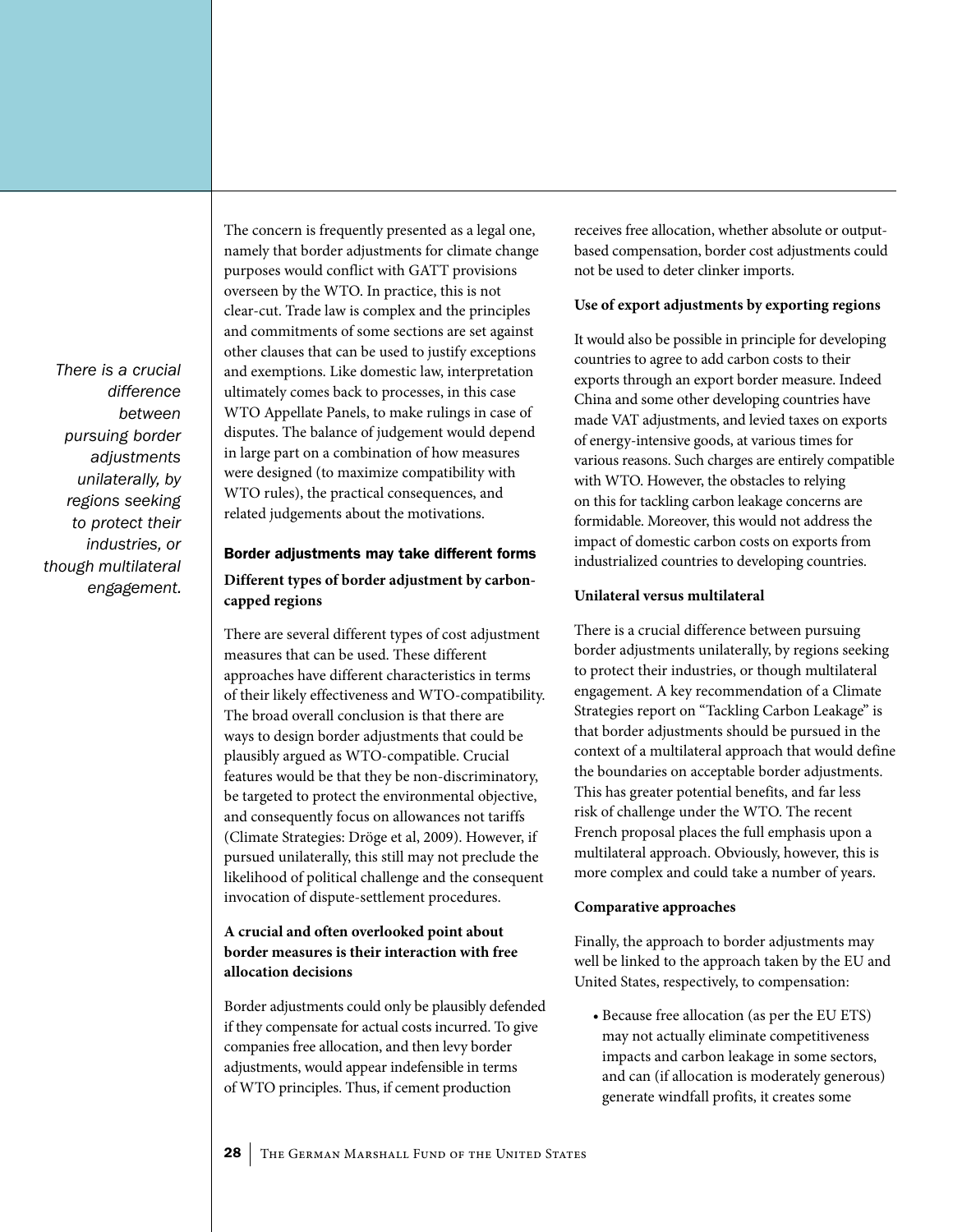pressures to find other solutions. However the extent of either problem may be quite sectorspecific, as it depends on the capital, operating, and market structure characteristics of the sector. The pressure in the EU may thus incline toward sector-specific consideration of the case for border adjustments, linked to its processes for identifying sectors-at-risk under the Phase III directive.

• Output-based rebates, as per the Waxman-Markey bill, are less prone to generate windfall profits and will reduce competitiveness impacts as long as free allocations or rebates are high enough. However, they erode incentives for downstream product substitution and radical innovation. These problems get more serious over time as "quick wins" in production efficiency are used up, and incentives for

product substitution and broad innovation become more important. These problems will tend to accumulate across the board of an output-based approach, which can only be a temporary fix if the system is to achieve its long-term objectives. Consequently, the pressure under the Waxman-Markey approach would drive toward more broad-based border adjustments.

The challenges of developing good solutions where there are competitiveness and carbon leakage concerns are formidable and strong U.S.-EU cooperation would be highly desirable. Fortunately, the scale of adverse competitiveness or leakage impacts are clearly limited, by sector and time, in ways that should make the challenge manageable.

*The scale of adverse competitiveness or leakage impacts are clearly limited, by sector and time, in ways that should make the challenge manageable.*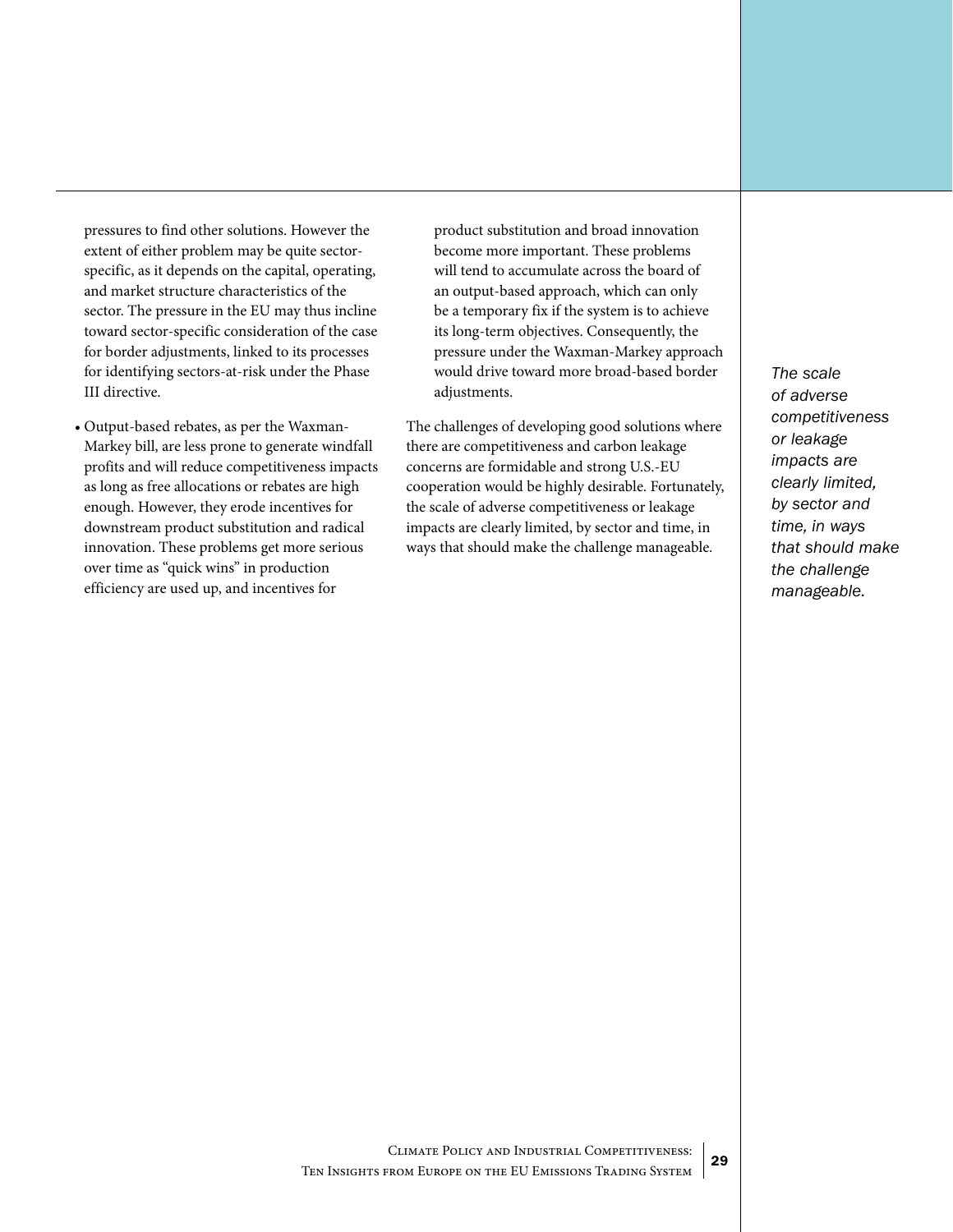## <span id="page-29-0"></span>**INSIGHTS AND RECOMMENDATIONS**

As set out in the Executive Summary:

#### **1. Emissions trading works**

*Recommendation:* Develop an emissions trading system that learns from and improves upon the EU experience.

**2. Everyone will learn**

*Recommendation:* Build in a capacity to strengthen the system if and as experience supports this.

**3. Prices can be volatile and impacted by numerous unforeseen factors, which to date have reduced prices below expectations**

*Recommendation:* Consider carefully the lessons from the EU experience on price volatility, around unavoidable uncertainties in emission projections, the contribution of other policies, and systematic tendencies to underestimate the abatement and innovation responses.

#### **4. GDP impacts are small**

*Recommendation:* Don't let concerns about macroeconomic impacts dictate the environmental targets, Economic impacts have been consistently less than projected.

#### **5. Industry can profit**

*Recommendation:* Resist inevitable pressures from industry to maximize free allocation, but engage companies more constructively in designing and understanding the full implications of the system.

#### **6. International competitiveness impacts are limited to a small number of industry sectors**

*Recommendation:* Concerns about competitiveness impacts should focus on a few potentially exposed industries. For these, tailored solutions should be pursued.

#### **7. Free allocation degrades efficiency and introduces risks either of windfall profits…**

*Recommendation:* Design to minimize net impacts on the aggregate profitability of incumbent sectors, whilst boosting the profitability of cleaner technologies and innovators. Consider possible parallels between electricity production and upstream allocation to refineries.

#### **8. … or additional inefficiencies**

*Recommendation:* A balance of free allocation between absolute and output-based should strive to minimize economic distortions as well as windfall profits. The balance between these two negatives should reflect each sector's ability to pass through prices, its exposure to international leakage, and its potential for emissions abatement through radical innovation or demand reduction.

#### **9. There is a compelling economic rationale to maximize auctioning**

*Recommendation:* Maximize auctioning.

**10. Unilateral border adjustments may be a politically appealing way to respond to domestic pressures from special economic interests, but they risk serious problems in the international trade system**

*Recommendation:* Negotiate multilateral arrangements to contain or structure the use of border adjustments, focused upon minimizing emissions leakage, as and when specific problems can be demonstrated.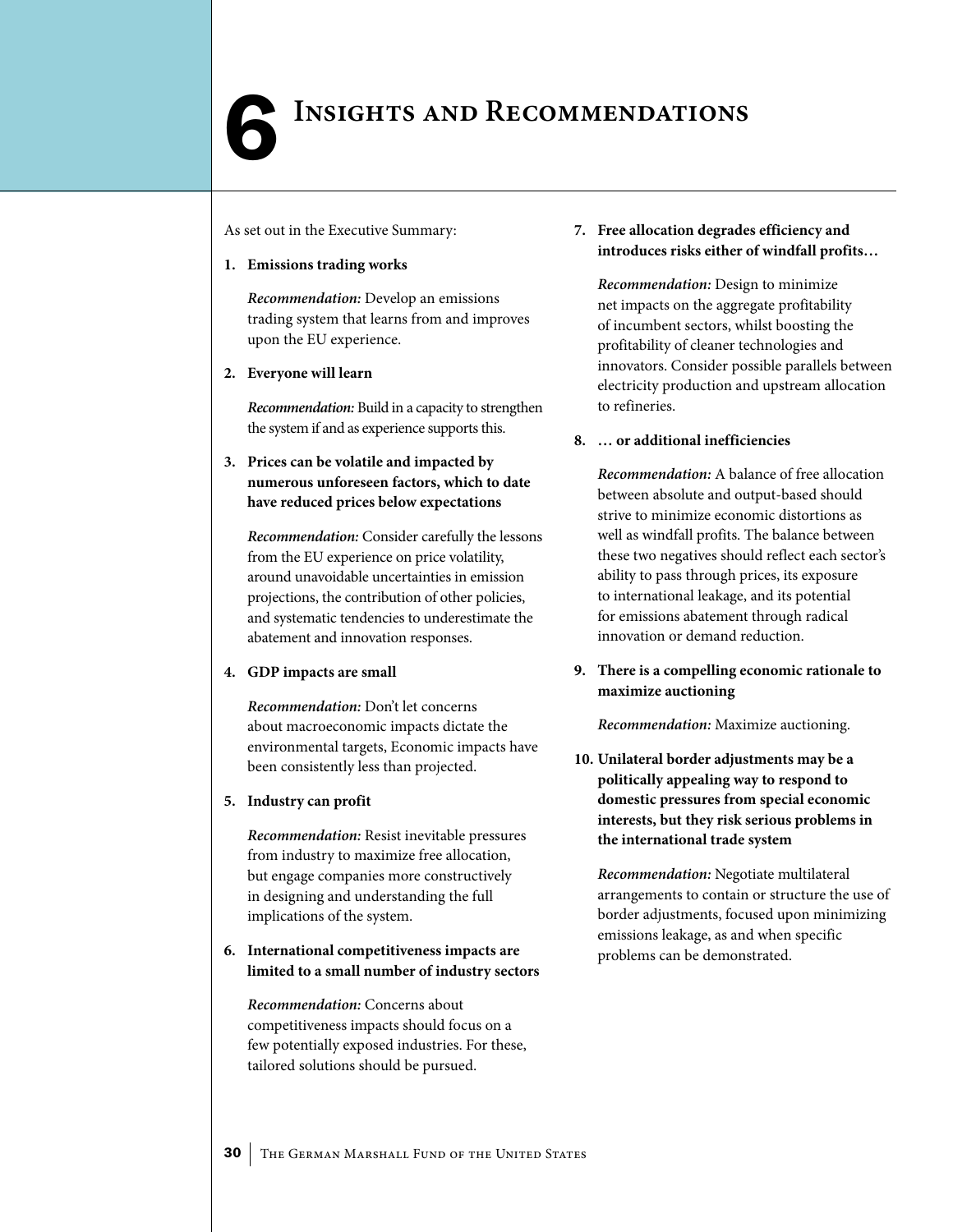## <span id="page-30-0"></span>**Appendix: Comparative Data on** 7**European Industries' Exposure**

This technical appendix presents basic data on the economic characteristics of sectors in European industry and potential impacts of carbon costs, as a basis for comparison and fuller understanding of the issues covered in the main report. Chart 8 shows the results of a foundational study of the U.K. industry. The lower bars show exposure to indirect (electricity-related) costs on the U.K. system; the upper the potential range of costs arising from direct emissions. Exhaustive work was conducted in

consultation with U.K. industry to ensure accuracy of data including all process-related emissions as covered by the EU ETS.

In this study, cost impacts were calculated for altogether 159 sub-sectors (defined using Standard Industrial Classification at 4-digit level). Both direct  $CO<sub>2</sub>$  emissions (combustion and process) and indirect emissions from the consumption of electricity were considered. Key findings, as



Source: Climate Strategies: Hourcade, Neuhoff et al. (2007)

Notes: The vertical axis shows the implied cost increase if sectors pay the full cost of CO<sub>2</sub> at  $\epsilon$ 20/tCO<sub>2</sub> as a percentage of the sector value added. The horizontal axis indicates the scale of the activity's contribution to the U.K.'s GDP. The area of each column is proportional to total  $CO<sub>2</sub>$  emissions. The blue bars show the cost of carbon that will be paid through higher electricity prices (equivalent to €10/MWh at €20/tCO2). The gray bars show the cost due to the carbon emitted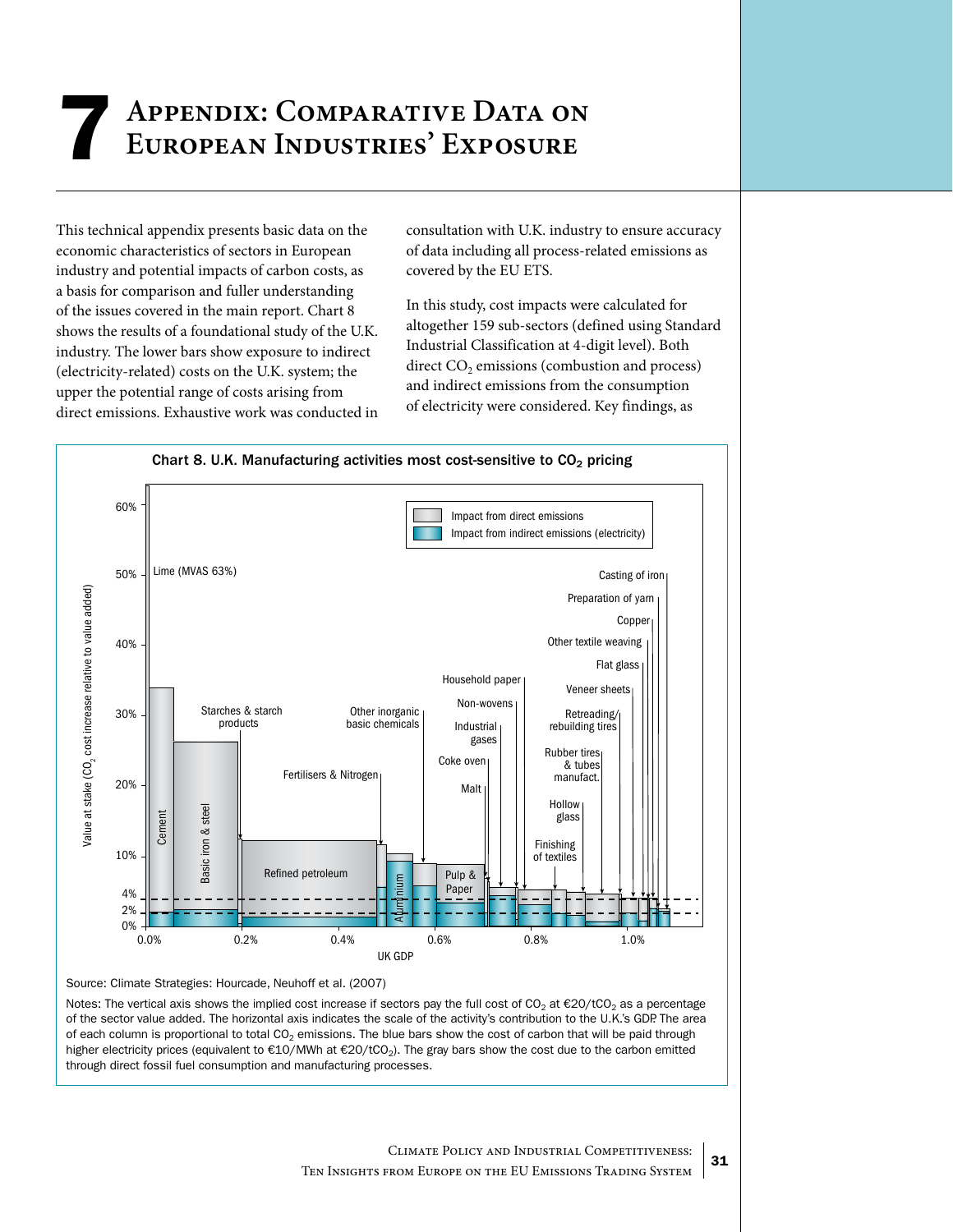mentioned in the main report, reflect the fact that manufacturing carbon emissions are highly concentrated in a few primary production activities. At a price of  $\epsilon$ 20/tCO<sub>2</sub>, 20 sectors would face a cost increase amounting to 4 percent or more of their value-added (difference between total output and input prices) if they had to buy all their allowances (100 percent auctioning), and these 20 activities represent about one percent of U.K. GDP and 0.5 percent of employment, but 50 percent of U.K. manufacturing emissions.

The analysis also applied an index of trade exposure to these top 20 activities as illustrated in Chart 9. Six sectors were identified as being subject to combination of high costs and potential trade exposure that could drive competitiveness concerns. As the U.K. is an island and tradeintensive nation, it is presumably more exposed than most.

Five of the key six sectors are exposed mainly through their direct carbon emissions; thus free allocation directly reduces their cost exposure. Aluminum smelting stands out for its electricityrelated exposure, which is generally 5–10 percent of gross value added (GVA) for each  $$10/tCO<sub>2</sub>$ , if carbon costs feed through to electricity prices. The corresponding electricity-related increase would be less than half this for fertilizers, inorganic basic chemicals, electric-arc steel, and pulp and paper; and negligible for primary (blast furnace) steel and cement.

A similar analysis of cost impacts on the German manufacturing sector (Chart 10) shows comparable results in terms of sector total production cost effects, although the ranking order may differ slightly and Germany has a somewhat larger share

of GDP concentrated in these primary activities.<sup>6</sup> Also, German industry is relatively more costaffected by electricity because its power generation is more carbon intensive (coal forms the marginal plant, rather than gas).

In both Germany and the U.K. aluminum smelting stands out for its electricity-related exposure, but electricity price increases would also increase sector input costs by 3–6 percent of GVA for fertilizers, inorganic basic chemicals, and pulp and paper.

To offset such carbon costs, these latter sectors would have to raise average product prices by about one percent for each  $$14/tCO<sub>2</sub>$  paid, which may become significant for highly tradable products particularly at higher carbon prices or if other costs (such as extension to non- $CO<sub>2</sub>$  gases) are added.

To understand the potential impact of free allocation and pricing effects, Table 1 gives specific data including the average product price increase required to offset  $\epsilon$ 20/tCO<sub>2</sub> under different conditions, but assuming full pass-through of electricity costs. The product price increase required to offset these electricity costs is less than one percent except for the exceptionally electricityintensive processes, for which it is still less than two percent. Given a high degree of free allocation, it is thus relatively easy for most sectors to generate net profits either through abatement, or just by passing through some portion of the opportunity cost of carbon, and reaping revenues that exceed any residual cost of purchasing allowances.

Combining assumptions on carbon price, demand sensitivity, trade sensitivity allows the estimation

<sup>6</sup> Note that due to data availability, there are some differences in the level of sector disaggregation. For example, Coke, refined petroleum products and nuclear fuel (SIC 23) is included at 2-digit level for Germany. Similarly, pulp, paper and board (SIC 21.1) is represented at a 3-digit level for the U.K.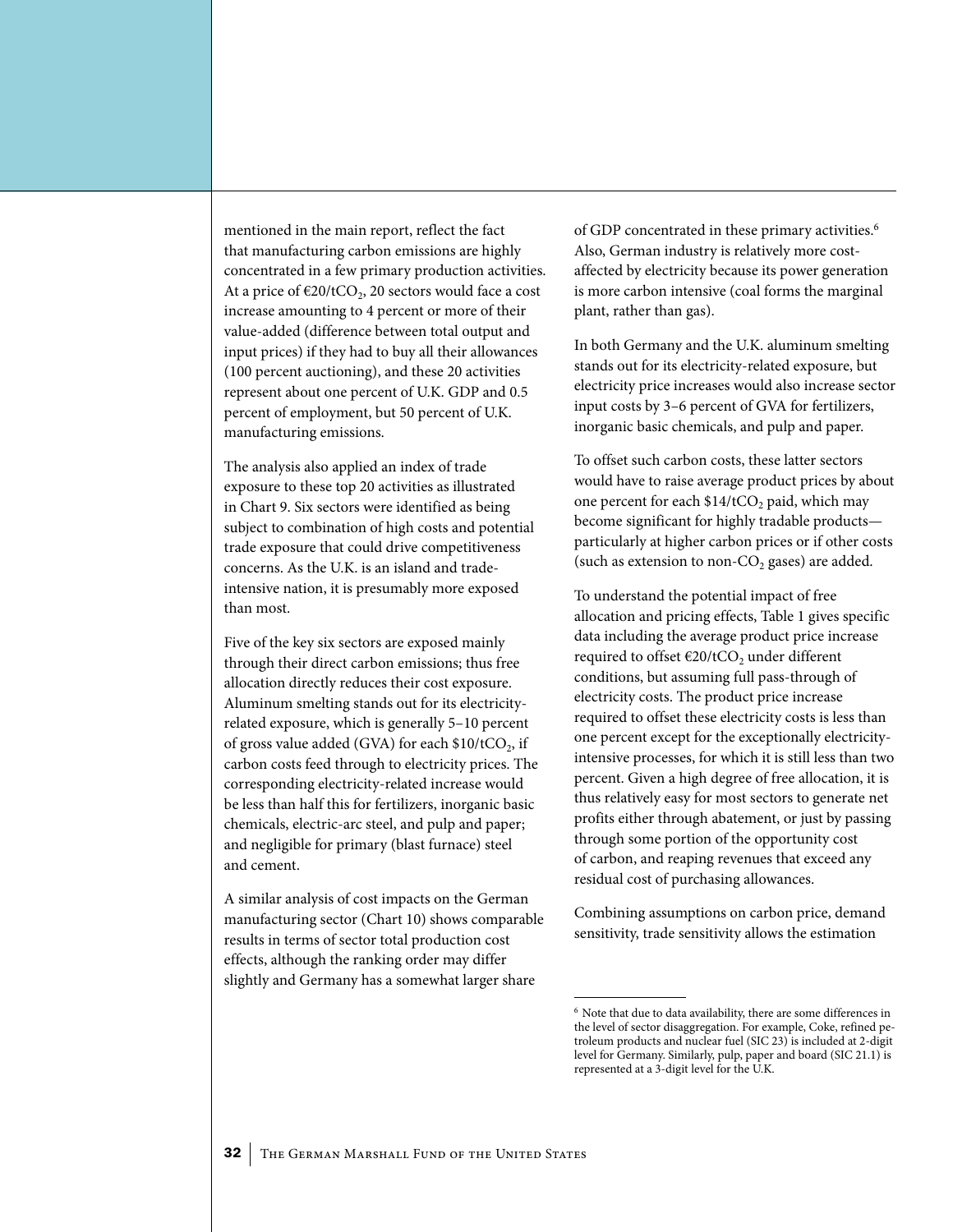

Notes: Trade intensity here is defined as (value of exports to non-EU + value of imports from non-EU)/(annual turnover + value of imports from non-EU).

This data reflects U.K. data in the context of the EU ETS. The vertical axis shows potential impact of carbon costs on sector input costs as a proportion of sector value-added, prior to any mitigation or other response. The upper end of each bar shows impacts with no free allocation of allowances (maximum value at stake). Under the Waxman-Markey bill outputbased compensation would tend to drop the top of the bar towards the lower end to a degree that depends on the degree of overall free allocation to the sector. Here, the lower end corresponds to free allocations covering all direct emissions, leaving residual impact of increased electricity costs (net or minimum value at stake). Under Waxman-Markey the electricity price impact (bottom of bar or NVAS) would be largely removed. Here, data are shown for an allowance price of €20/tCO<sub>2</sub>, a corresponding €10/MWh electricity price increase, and negligible impact on other input costs.

The horizontal axis shows U.K. non-EU trade intensity, defined as (value of exports to non-EU + value of imports from non-EU)/(annual turnover + value of imports from EU + value of imports from non-EU).

For consistency given incomplete availability of more recent data, trade data are mostly for 2004.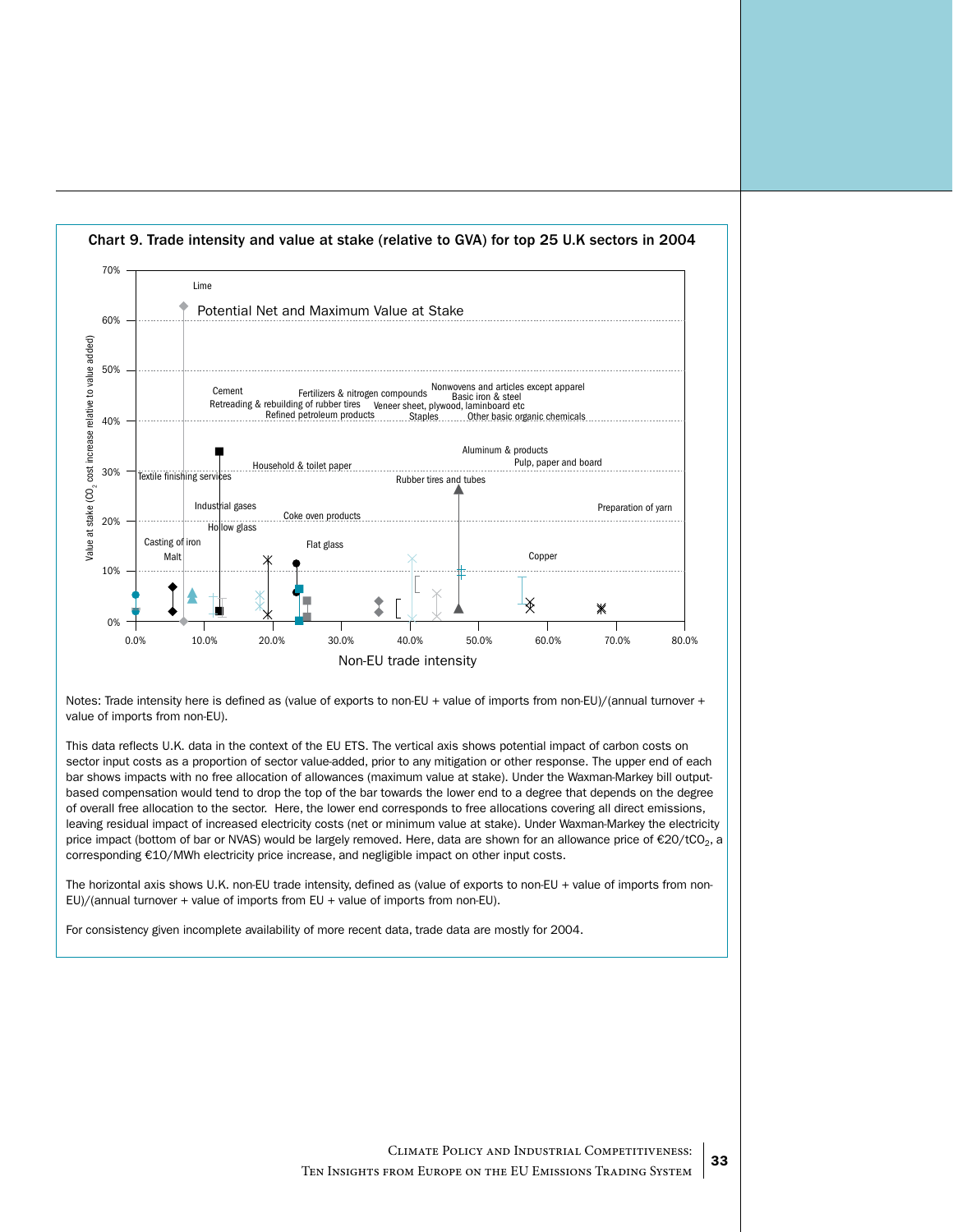

Chart 10. Germany industry cost impacts and GVA

of leakage rates.<sup>7</sup> For EU steel, assuming 50 percent pass-through of carbon costs at the equivalent of approximately  $$42/tCO<sub>2</sub>,$  domestic steel consumption declines by about two percent but EU production declines by 2.5–9 percent across the range of trade sensitivities considered; this would yield net profits if the sector receives significantly above 50 percent free allocation (*Carbon Trust, 2008)*. The results of more recent modelling of leakage potentials in Europe are carried in *Climate Strategies:* Droege et al (2009).

Quantifying leakage rates is complex both because trade sensitivities are uncertain (and may accumulate over time), and also because they depend on whether and how much carbon costs (especially with free allocation) are fed through. Chart 10 illustrates the range of potential cost impacts (relative to GVA) by the height of each bar. In general, the more that a sector passes through carbon costs, the higher it will be on the bar, the higher its profits (or the less its losses), and the faster it will start to drift to the right (increasing trade intensity).

<sup>7</sup> In terms of the environmental impact of changes to trade patterns, increased imports and/or loss of exports may represent of emissions leakage from within the EU to outside the EU. Yet this does not necessarily mean global emissions will increase, e.g. importing electricity-intensive products may reduce global emissions if they come from largely carbon-free electricity systems such as in Norway or Iceland. Focusing on leakage helps to align economic and environmental goals and keeps the focus on issues around the emissions trading scheme, rather than on other trends and influences on trade and competitiveness.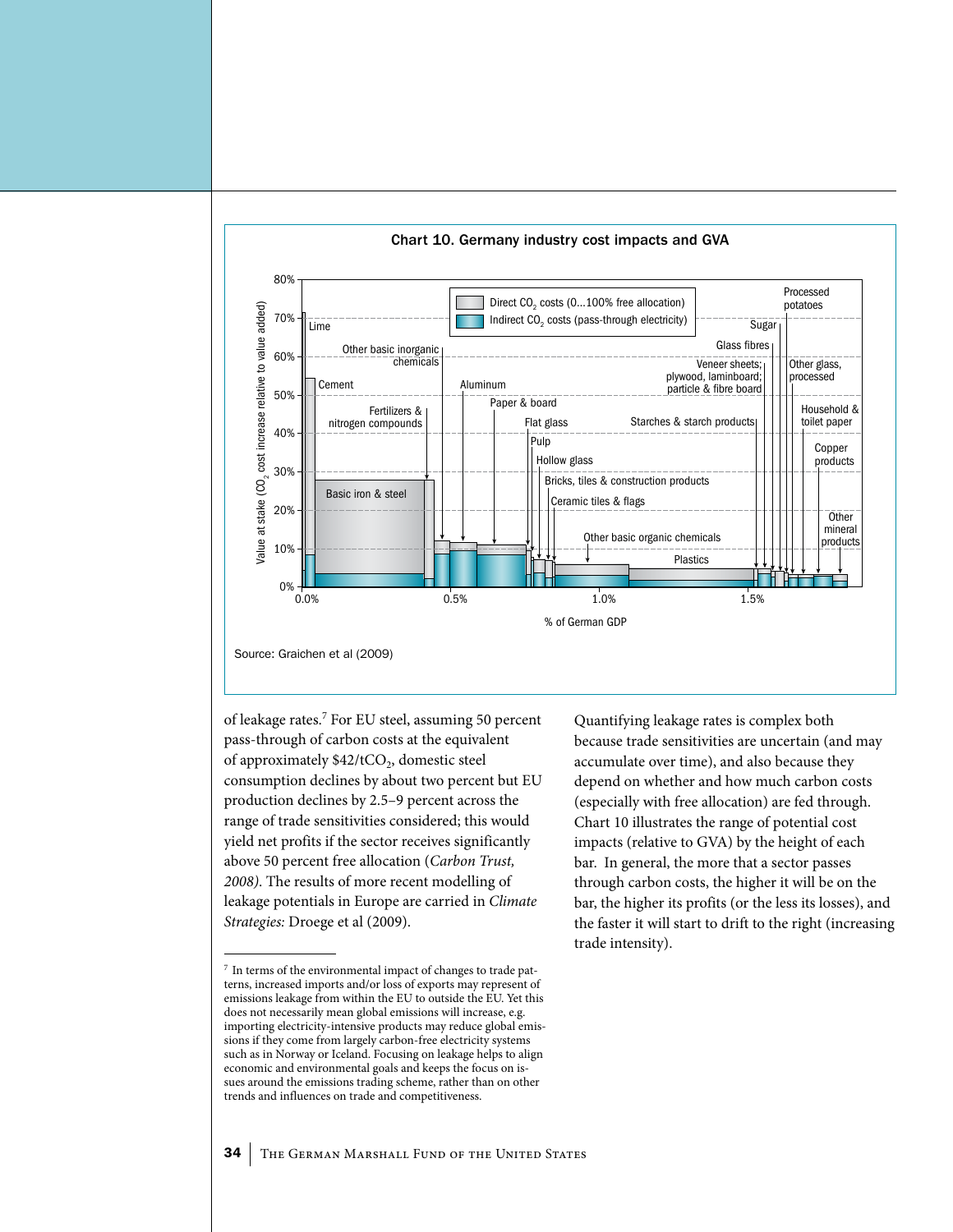<span id="page-34-0"></span>

Aldy, J. E., and Pizer, W. A. (2009). *The Competitiveness Impacts of Climate Change Mitigation Policies*. Arlington, Virginia: Pew Center on Global Climate Change, 2009.

Carbon Trust (2004): *EU ETS Impacts on Industrial Competitiveness.* London: Carbon Trust

- Carbon Trust (2006): *Allocation and Competitiveness in the EU Emissions Trading Scheme.* London: Carbon Trust
- Carbon Trust (2008a). *Cutting Carbon in Europe: The 2020 Plans.* London: Carbon Trust.
- Carbon Trust (2008b). *EU ETS Impacts on Profitability and Trade: A sector-by-sector analysis.* London: Carbon Trust.
- Carbon Trust (2009). *The Global Carbon Mechanisms: Evidence and Implications*. London: Carbon Trust.
- Climate Strategies (2007). *Differentiation and Dynamics of EU ETS Competitiveness Impacts. Synthesis Report,* Hourcade, J. C.; Demailly, D.; Neuhoff, K.; Sato, M.
- Climate Strategies (2008). *The Role of Auctions for Emissions Trading, Synthesis Report,* Neuhoff, K.; Matthes, F.
- Climate Strategies (2009). *Tackling Leakage in a World of Unequal Carbon Prices, Synthesis Report,* Dröge, S., July 2009.
- Delarue, E., Voorspools, K., D'haeseleer, W. (2007). "Fuel switching in the electricity sector under the EU ETS: Review and prospective." Submitted to *Journal of Energy Engineering ASCE*, May 2007.
- Ellerman, D., and Buchner, B. (2008). "Over-Allocation Or Abatement? A Preliminary Analysis of the EU ETS Based on the 2005–06 Emissions Data," *Environmental and Resource Economics*, 41, 2.
- European Commission, (2008). Questions and Answers on the Commission's proposal for effort sharing, Press Release, MEMO/08/34, 23 January 2008. Available at http://europa.eu/ rapid/pressReleasesAction.do?reference=MEMO /08/34&format=H.
- Graichen, V., Schumann, K., Matthes, F. C., Mohr, L.,Duscha, V., Schleich, J., Diekmann, J. (2008). Impacts of the EU emissions trading scheme on the industrial competitiveness in Germany. Oeko Institute Report. Available at http://www. umweltdaten.de/publikationen/fpdf-l/3625.pdf.
- Grubb, M. and Neuhoff, K. (2006). "Allocation and Competitiveness in the EU Emissions Trading Scheme: Policy Overview." *Climate Policy*, (6) pp. 7–30.
- John Larsen, J., and Robert Heilmayr, R. (2009). *Emission Reductions Under The American Clean Energy and Security Act.* Washington, DC: World Resources Institute, 2009.
- John Larsen, J., and Robert Heilmayr, R. (2008). *Comparison of Legislative Climate Change Targets*. Washington, DC: World Resources Institute, 2008.
- Montgomery, W. D. (1972). "Markets in licenses and efficient pollution control programs." *Journal of Economic Theory* 5(3): 395–418.
- Neuhoff, K. (2008). *Tackling Carbon*. Available at http://www.eprg.group.cam.ac.uk/wp-content/ uploads/2009/03/tackling-carbon\_final\_3009082. pdf.